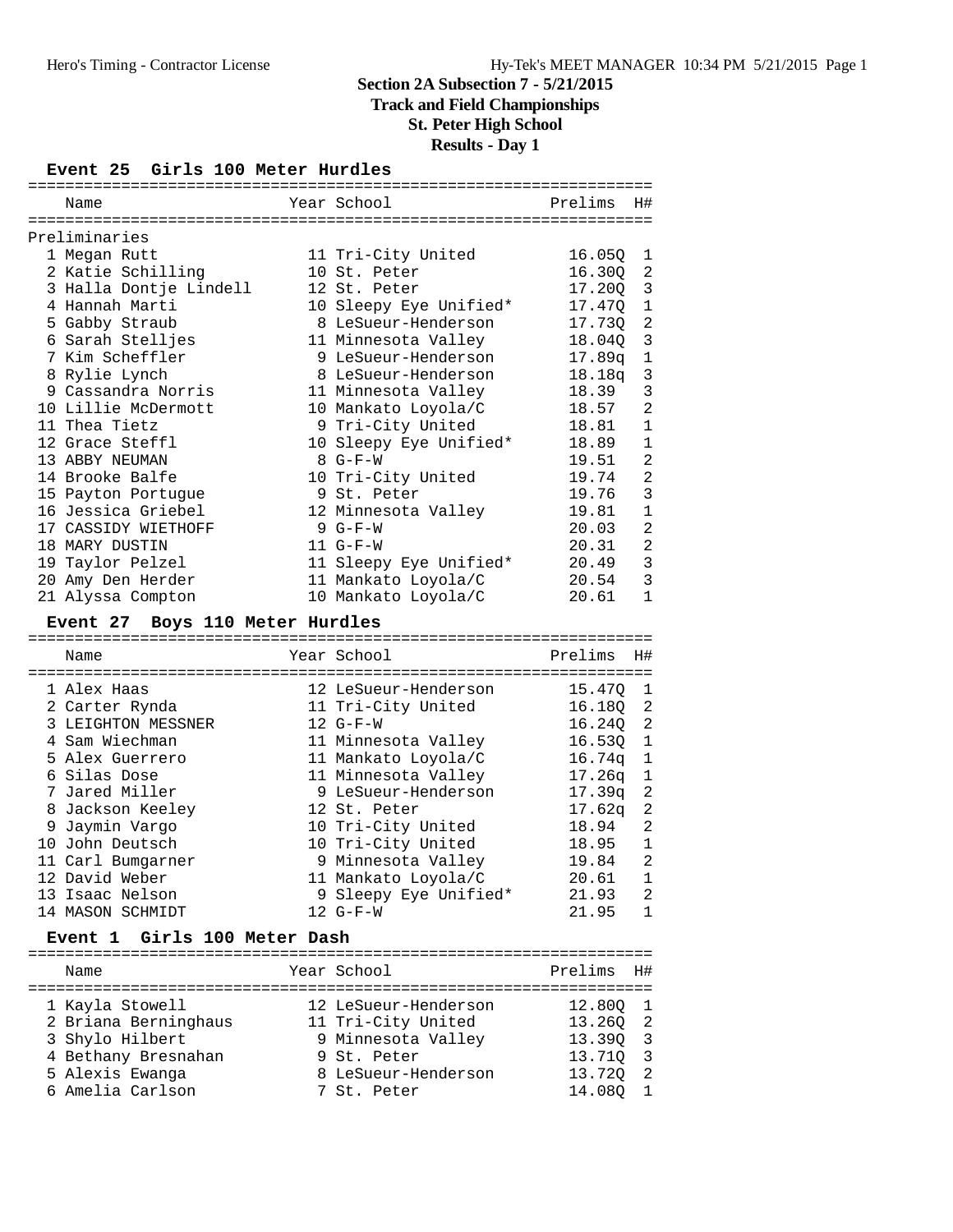**Track and Field Championships**

# **St. Peter High School**

# **Results - Day 1**

# **....Event 1 Girls 100 Meter Dash**

| 7 Kira Fosburgh        | 11 Minnesota Valley    | 13.86q | $\overline{\mathbf{3}}$ |
|------------------------|------------------------|--------|-------------------------|
| 8 Ingrid Anderson      | 9 Minnesota Valley     | 14.01q | - 2                     |
| 9 Allie Hertaus        | 10 Tri-City United     | 14.10  | 1                       |
| 10 Lydia Goblirsch     | 10 Sleepy Eye Unified* | 14.45  | 1                       |
| 11 Martina Dietrichova | 0 Sleepy Eye Unified*  | 14.61  | 1                       |
| 12 Xenia Loredo-Hollon | 10 St. Peter           | 14.63  | 3                       |
| 13 Cassie Remhof       | 9 Tri-City United      | 14.74  | 2                       |
| 14 Ashley Pudwill      | 9 LeSueur-Henderson    | 14.75  | 2                       |
| 15 MCKENNA KIEL        | $7 G-F-W$              | 14.93  | 3                       |
| 16 Clarissa Simonsen   | 9 Sleepy Eye Unified*  | 15.72  | 3                       |
| 17 CHRISTINA SANTELMAN | $8$ G-F-W              | 15.85  | 2                       |
| 18 HELENE KIESSLING    | $11 G-F-W$             | 16.11  | $\mathbf{1}$            |
| 19 Alexa Pongratz      | 9 Mankato Loyola/C     | 16.44  | $\mathbf{1}$            |
| 20 Rachel Van Asperen  | 9 Mankato Loyola/C     | 18.55  | 3                       |

#### **Event 3 Boys 100 Meter Dash**

=================================================================== Name Year School Prelims H#

|  | Name                | Year School           | Prelims  | Η#          |
|--|---------------------|-----------------------|----------|-------------|
|  | 1 Rhett Streeter    | 10 LeSueur-Henderson  | 11.560   | 3           |
|  | TRISTAN SCHMIDT     | $12 G-F-W$            | 11.960   | -2          |
|  | 3 THOMAS WEIKLE     | $12 G-F-W$            | 12.070 1 |             |
|  | 4 Andy Sharpless    | 11 Mankato Loyola/C   | 11.730 3 |             |
|  | 5 CLEMENS ZUMDICK   | $11 G-F-W$            | 12.170 1 |             |
|  | Noah Webb           | 11 Minnesota Valley   | 12.20Q   | 2           |
|  | 7 Alex Chadwick     | 9 St. Peter           | 12.29a   | -2          |
|  | 8 Jacob Regenscheid | 8 St. Peter           | 12.43q   | 2           |
|  | 9 Tyler Nesmoe      | 9 Tri-City United     | 12.49    | 3           |
|  | 10 Scott McCabe     | 12 Tri-City United    | 12.51    | 1           |
|  | 11 Taylor Gross     | 11 Mankato Loyola/C   | 12.55    | 3           |
|  | 12 Evan Eibs        | 9 LeSueur-Henderson   | 12.59    | 2           |
|  | 13 Colton Braulick  | 9 Minnesota Valley    | 12.88    | $\mathbf 1$ |
|  | 14 Kyle Foqal       | 8 St. Peter           | 12.93    | 3           |
|  | 15 Liam Martens     | 10 LeSueur-Henderson  | 13.29    | 1           |
|  | 16 Zach Tuma        | 9 Tri-City United     | 13.65    | 2           |
|  | 17 Zach Schumacher  | 9 Sleepy Eye Unified* | 13.81    | 3           |
|  | 18 Dominic Flunker  | 10 Minnesota Valley   | 14.04    | 3           |
|  |                     |                       |          |             |

# **Event 5 Girls 200 Meter Dash**

| Name                                                                                                                                                                                                                      | Year School                                                                                                                                                                                                               | Prelims                                                                                                                               | H#                                                                       |
|---------------------------------------------------------------------------------------------------------------------------------------------------------------------------------------------------------------------------|---------------------------------------------------------------------------------------------------------------------------------------------------------------------------------------------------------------------------|---------------------------------------------------------------------------------------------------------------------------------------|--------------------------------------------------------------------------|
| 1 Kayla Stowell<br>2 JENIFER WOODS<br>3 Briana Berninghaus<br>4 MEGAN PALMER<br>5 Samantha Walter<br>6 Alexis Ewanga<br>7 Sydney Vargo<br>8 Allie Hertaus<br>9 Lydia Goblirsch<br>10 Nicole Schilling<br>11 Hannah Hansen | 12 LeSueur-Henderson<br>$9 G-F-W$<br>11 Tri-City United<br>$9 G-F-W$<br>10 Sleepy Eye Unified*<br>8 LeSueur-Henderson<br>11 Tri-City United<br>10 Tri-City United<br>10 Sleepy Eye Unified*<br>7 St. Peter<br>9 St. Peter | 27.170<br>27.180 3<br>27.810 1<br>28.460<br>28.500 3<br>28.750<br>28.79 <sub>q</sub><br>30.04 <sub>q</sub><br>30.06<br>30.26<br>30.48 | -2<br>$\mathbf{1}$<br>$\overline{2}$<br>$\mathbf{1}$<br>2<br>3<br>2<br>2 |
| 12 KAITLYN LEE                                                                                                                                                                                                            | $7 G-F-W$                                                                                                                                                                                                                 | 31.57                                                                                                                                 | $\mathbf{1}$                                                             |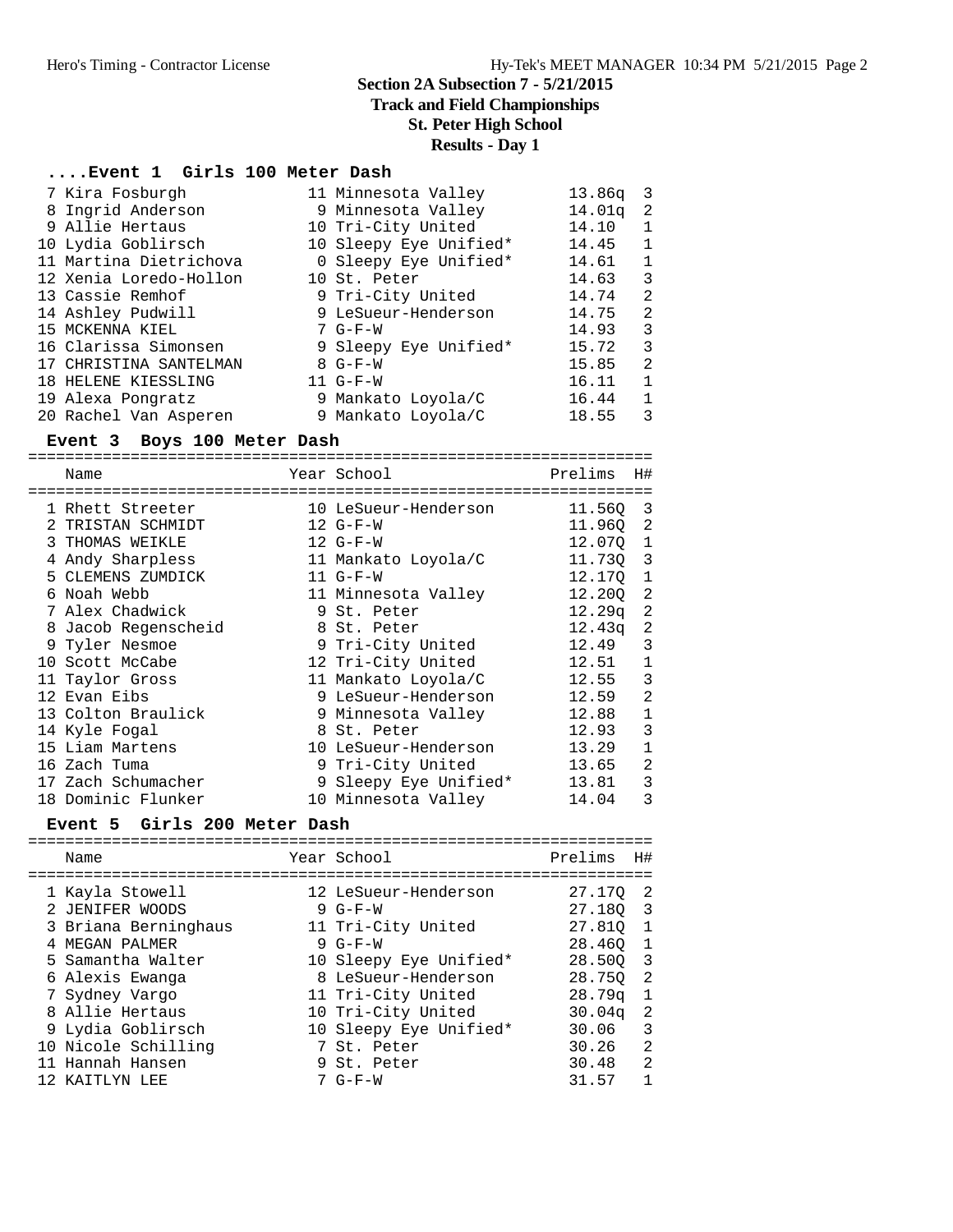**Track and Field Championships**

# **St. Peter High School**

#### **Results - Day 1**

# **....Event 5 Girls 200 Meter Dash**

| 13 Ashley Pudwill     | 9 LeSueur-Henderson   | 31.64 | - 3            |
|-----------------------|-----------------------|-------|----------------|
| 14 Allison Lease      | 12 Minnesota Valley   | 31.91 | - 3            |
| 15 Abby Johnson       | 9 Sleepy Eye Unified* | 32.37 | -1             |
| 16 Gabby Vetter       | 9 Mankato Loyola/C    | 34.40 | $\overline{1}$ |
| 17 Rachel Van Asperen | 9 Mankato Loyola/C    | 40.44 | -1             |

# **Event 7 Boys 200 Meter Dash**

| Name                |  | Year School            | Prelims    | H#             |  |  |  |
|---------------------|--|------------------------|------------|----------------|--|--|--|
| 1 THOMAS WEIKLE     |  | $12 G-F-W$             | 23.830     | - 1            |  |  |  |
| 2 Jamison Buelke    |  | 12 Tri-City United     | 24.12Q 2   |                |  |  |  |
| 3 Rhett Streeter    |  | 10 LeSueur-Henderson   | $24.61Q$ 3 |                |  |  |  |
| 4 Mohamud Issack    |  | 10 St. Peter           | 24.150     | 2              |  |  |  |
| 5 Evan Wood         |  | 10 Tri-City United     | 24.34Q     | $\mathbf{1}$   |  |  |  |
| TRISTAN SCHMIDT     |  | $12 G-F-W$             | 24.620     | 3              |  |  |  |
| 7 Seth Kroells      |  | 12 Minnesota Valley    | 24.68a     | $\mathbf{1}$   |  |  |  |
| 8 MATT EVENSON      |  | $11 G-F-W$             | 25.42a     | 2              |  |  |  |
| 9 Jacob Regenscheid |  | 8 St. Peter            | 25.44      | $\mathbf{1}$   |  |  |  |
| 10 Mason Straub     |  | 10 LeSueur-Henderson   | 25.48      | 3              |  |  |  |
| 11 Jim St. Peter    |  | 10 Sleepy Eye Unified* | 25.83      | $\mathbf{1}$   |  |  |  |
| 12 Tayor Jackson    |  | 10 Tri-City United     | 25.99      | 3              |  |  |  |
| 13 Justin Kotten    |  | 12 Sleepy Eye Unified* | 26.12      | 3              |  |  |  |
| 14 Colton Braulick  |  | 9 Minnesota Valley     | 26.43      | 2              |  |  |  |
| 15 Joey Zalusky     |  | 10 Mankato Loyola/C    | 26.73      | $\mathbf{1}$   |  |  |  |
| 16 Nathan Harlow    |  | 9 St. Peter            | 27.15      | 3              |  |  |  |
| 17 Liam Martens     |  | 10 LeSueur-Henderson   | 27.50      | $\overline{2}$ |  |  |  |
| 18 John Niebuhr     |  | 9 Minnesota Valley     | 28.20      | $\mathbf{1}$   |  |  |  |

# **Event 45 Girls 4x800 Meter Relay**

| School                      | Finals                   |  |  |  |  |
|-----------------------------|--------------------------|--|--|--|--|
|                             |                          |  |  |  |  |
| Finals                      |                          |  |  |  |  |
| 1 St. Peter                 | 10:22.26                 |  |  |  |  |
| 1) Sarah Borgmeier 9        | 2) Abby Borgmeier 12     |  |  |  |  |
| 3) Ella Wiebusch 11         | 4) Sienna Wiebusch 9     |  |  |  |  |
| 2 Mankato Loyola/Cleveland* | 10:38.23                 |  |  |  |  |
| 1) Katerina Vetter 11       | 2) Eaden Javens 9        |  |  |  |  |
| 3) Kaitlyn Sizer 7          | 4) Kyla Haas 9           |  |  |  |  |
| 3 Tri-City United           | 11:06.11                 |  |  |  |  |
| 1) Joslyn Vargo 10          | 2) Grace Factor 7        |  |  |  |  |
| 3) Jaylee Hanvelt 8         | 4) Gabby Robinson 9      |  |  |  |  |
| 4 Sleepy Eye Unified*       | 11:11.21                 |  |  |  |  |
| 1) Cassidy Hacker 10        | 2) Hanna Himmelman 9     |  |  |  |  |
| 3) Kira DeMaris 8           | 4) Kennedy Pelzel 12     |  |  |  |  |
| $5 G-F-W$                   | 11:13.90                 |  |  |  |  |
| 1) ABBY NEUMAN 8            | ANNIE POMPLUN 8<br>2)    |  |  |  |  |
| 3) JAMIE BROWN 11           | JENNIFER PALMER 10<br>4) |  |  |  |  |
| 6 LeSueur-Henderson         | 11:42.70                 |  |  |  |  |
| 1) Raquel Stutsman 7        | 2) Evie Beseke 8         |  |  |  |  |
| 3) Kindra Spinler 8         | Montana Tolzman 8<br>4)  |  |  |  |  |
|                             |                          |  |  |  |  |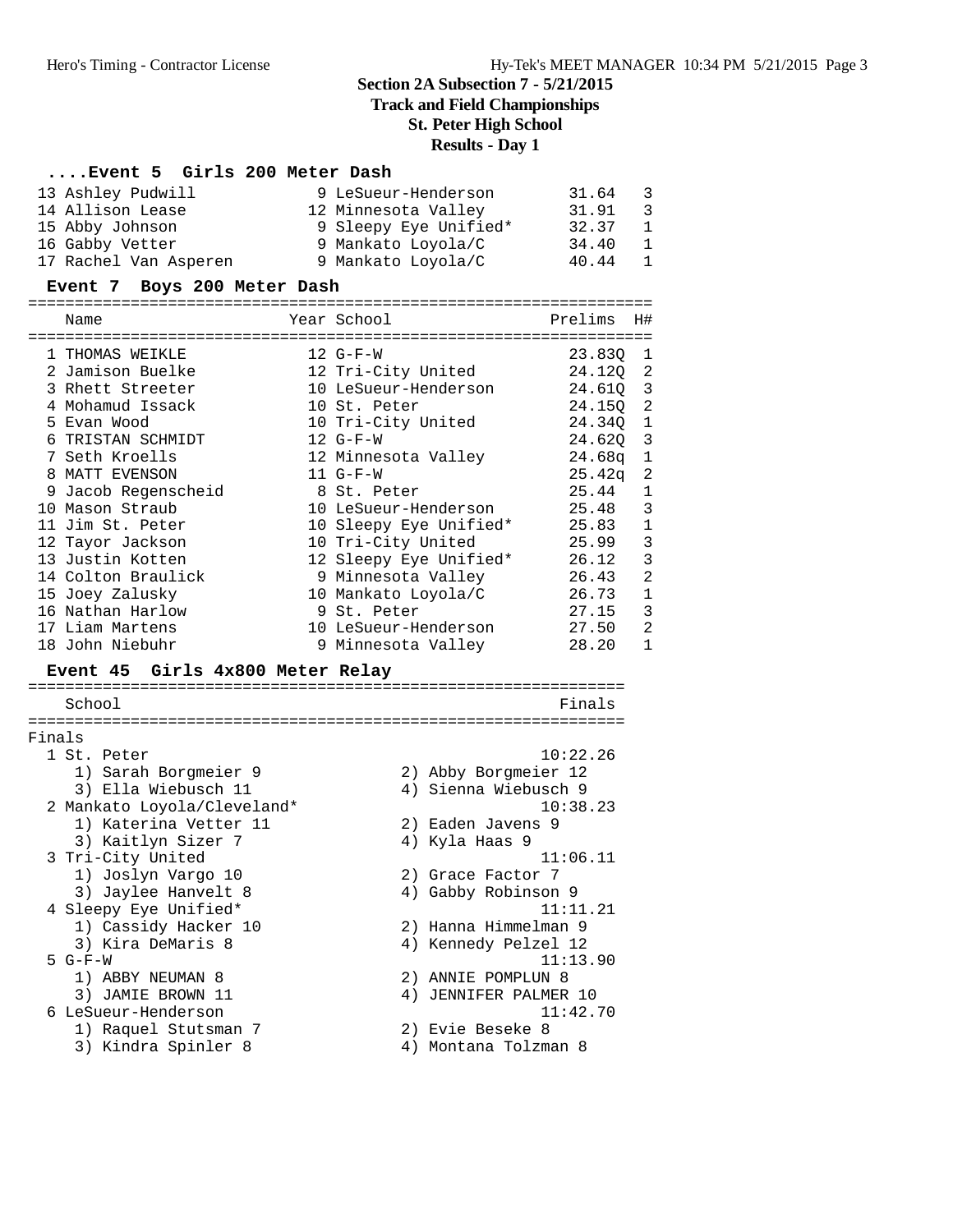# **Track and Field Championships**

**St. Peter High School**

# **Results - Day 1**

# **Event 47 Boys 4x800 Meter Relay**

| Finals                   |
|--------------------------|
|                          |
| 8:55.16                  |
| 2) Landon Javens 9       |
| Harry Orcutt 11<br>4)    |
| 9:05.14                  |
| 2) Jared Dooley 12       |
| 4) Hugo Ruiz 7           |
| 9:12.06                  |
| 2) Jacob Grefe 11        |
| 4) Jared Otterstatter 11 |
| 9:35.32                  |
| 2) atthew Plieseis 9     |
| 4) Daniel Felmlee 10     |
| 9:46.52                  |
| JACOB BOHL 9<br>2)       |
| WILL PIOSKE 9<br>4)      |
|                          |

#### **Event 25 Girls 100 Meter Hurdles**

| Name                   | Year School            | Finals |
|------------------------|------------------------|--------|
| 1 Megan Rutt           | 11 Tri-City United     | 15.75  |
| 2 Katie Schilling      | 10 St. Peter           | 15.91  |
| 3 Halla Dontje Lindell | 12 St. Peter           | 17.09  |
| 4 Hannah Marti         | 10 Sleepy Eye Unified* | 17.14  |
| 5 Gabby Straub         | 8 LeSueur-Henderson    | 17.75  |
| 6 Kim Scheffler        | 9 LeSueur-Henderson    | 18.14  |
| 7 Sarah Stelljes       | 11 Minnesota Valley    | 18.16  |
| 8 Rylie Lynch          | 8 LeSueur-Henderson    | 18.40  |

#### **Event 27 Boys 110 Meter Hurdles**

| Name               | Year School          | Finals |
|--------------------|----------------------|--------|
| 1 Alex Haas        | 12 LeSueur-Henderson | 15.35  |
| 2 Carter Rynda     | 11 Tri-City United   | 15.66  |
| 3 LEIGHTON MESSNER | $12 G-F-W$           | 15.88  |
| 4 Sam Wiechman     | 11 Minnesota Valley  | 16.16  |
| 5 Alex Guerrero    | 11 Mankato Loyola/C  | 16.66  |
| 6 Jared Miller     | 9 LeSueur-Henderson  | 16.67  |
| 7 Silas Dose       | 11 Minnesota Valley  | 16.79  |
| 8 Jackson Keeley   | 12 St. Peter         | 16.85  |
|                    |                      |        |

#### **Event 1 Girls 100 Meter Dash**

| Name                 | Year School          | Finals |
|----------------------|----------------------|--------|
| 1 Kayla Stowell      | 12 LeSueur-Henderson | 12.55  |
| 2 Briana Berninghaus | 11 Tri-City United   | 12.81  |
| 3 Shylo Hilbert      | 9 Minnesota Valley   | 13.26  |
| 4 Alexis Ewanga      | 8 LeSueur-Henderson  | 13.60  |
| 5 Bethany Bresnahan  | 9 St. Peter          | 13.66  |
| 6 Ingrid Anderson    | 9 Minnesota Valley   | 13.91  |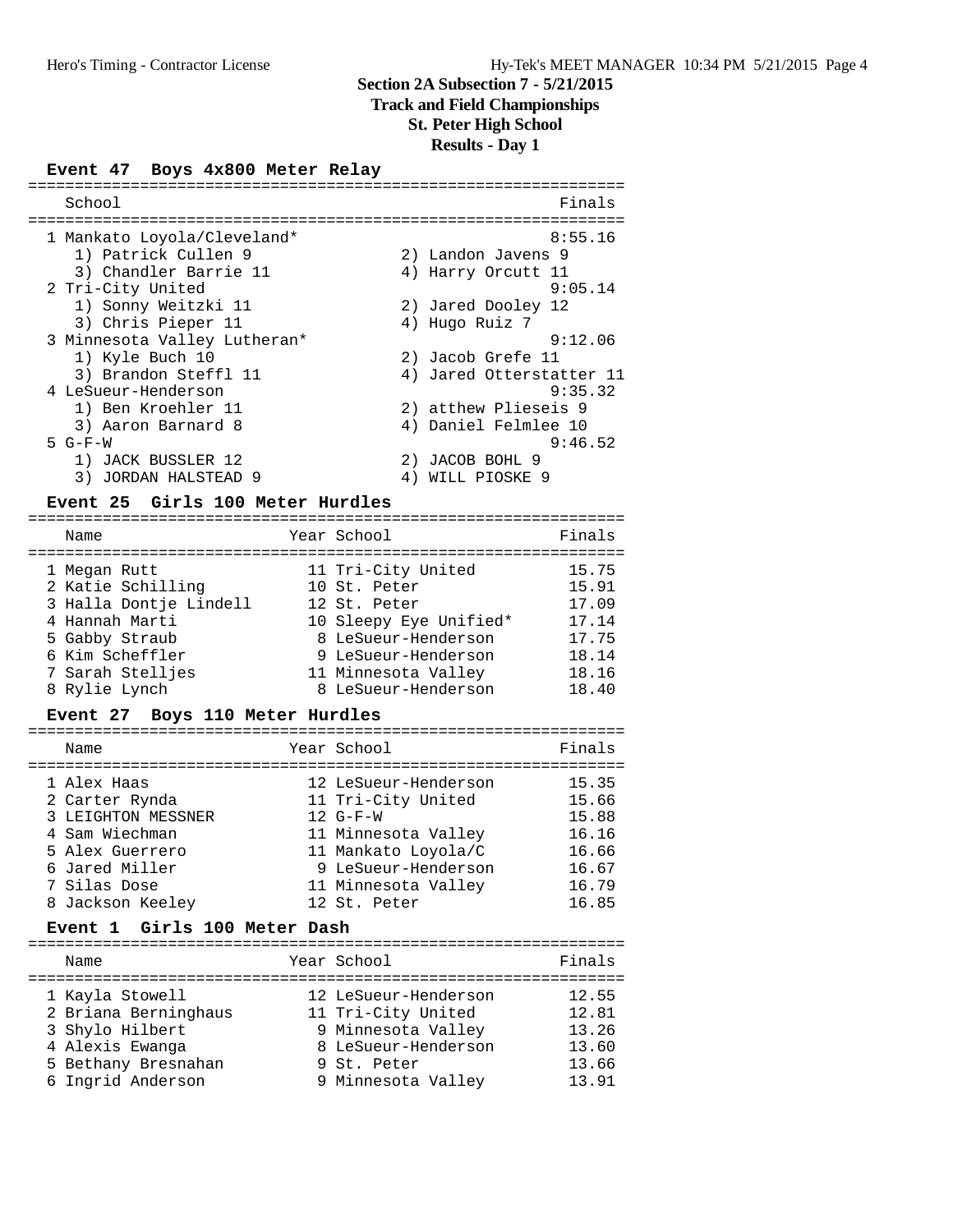# **Track and Field Championships**

**St. Peter High School**

# **Results - Day 1**

|                             | Event 1 Girls 100 Meter Dash                                                                                                                                                                                                                                                                                              |  |                                                                                                                                            |                                                                                                                                                                                                                                                                             |  |  |  |
|-----------------------------|---------------------------------------------------------------------------------------------------------------------------------------------------------------------------------------------------------------------------------------------------------------------------------------------------------------------------|--|--------------------------------------------------------------------------------------------------------------------------------------------|-----------------------------------------------------------------------------------------------------------------------------------------------------------------------------------------------------------------------------------------------------------------------------|--|--|--|
|                             | 7 Amelia Carlson                                                                                                                                                                                                                                                                                                          |  | 7 St. Peter                                                                                                                                | 13.97                                                                                                                                                                                                                                                                       |  |  |  |
|                             | 8 Kira Fosburgh                                                                                                                                                                                                                                                                                                           |  |                                                                                                                                            | 11 Minnesota Valley<br>14.01                                                                                                                                                                                                                                                |  |  |  |
| Event 3 Boys 100 Meter Dash |                                                                                                                                                                                                                                                                                                                           |  |                                                                                                                                            |                                                                                                                                                                                                                                                                             |  |  |  |
|                             | Name                                                                                                                                                                                                                                                                                                                      |  | Year School                                                                                                                                | Finals                                                                                                                                                                                                                                                                      |  |  |  |
|                             | 1 Rhett Streeter<br>2 Andy Sharpless<br>3 THOMAS WEIKLE<br>4 TRISTAN SCHMIDT<br>5 Alex Chadwick<br>6 CLEMENS ZUMDICK<br>7 Noah Webb<br>8 Jacob Regenscheid                                                                                                                                                                |  | 10 LeSueur-Henderson<br>11 Mankato Loyola/C<br>$12 G-F-W$<br>$12 G-F-W$<br>9 St. Peter<br>$11 G-F-W$<br>11 Minnesota Valley<br>8 St. Peter | 11.26<br>11.44<br>11.47<br>11.48<br>12.20<br>12.22<br>12.30<br>12.46                                                                                                                                                                                                        |  |  |  |
|                             | Event 37 Girls 4x200 Meter Relay                                                                                                                                                                                                                                                                                          |  |                                                                                                                                            |                                                                                                                                                                                                                                                                             |  |  |  |
|                             | School                                                                                                                                                                                                                                                                                                                    |  |                                                                                                                                            | Finals                                                                                                                                                                                                                                                                      |  |  |  |
|                             | 1 LeSueur-Henderson<br>1) Alexis Ewanga 8<br>3) Gabby Straub 8<br>2 Sleepy Eye Unified*<br>1) Jenny Lax 10<br>3) Cassidy Hacker 10<br>3 St. Peter<br>1) Marta Springer 12<br>3) Bethany Bresnahan 9<br>4 Tri-City United<br>1) Katie Ellingsworth 10<br>3) Madi Dull 9<br>5 Minnesota Valley Lutheran*<br>1) Ruth Rider 9 |  |                                                                                                                                            | 1:48.98<br>2) Kim Scheffler 9<br>4) Kayla Stowell 12<br>1:50.82<br>2) Samantha Walter 10<br>4) Hannah Marti 10<br>1:51.32<br>2) Halla Dontje Lindell 12<br>4) Alyssa Lokensgard 11<br>1:51.89<br>2) Sydney Vargo 11<br>4) Kristi Frederick 11<br>1:52.85<br>2) Cham Omot 10 |  |  |  |
|                             | 3) Ingrid Anderson 9<br>6 G-F-W<br>1) CASSIDY ALBRECHT 8                                                                                                                                                                                                                                                                  |  |                                                                                                                                            | 4) Shylo Hilbert 9<br>2:04.85<br>2) KAITLYN LEE 7                                                                                                                                                                                                                           |  |  |  |
|                             | 3) MCKENNA KIEL 7                                                                                                                                                                                                                                                                                                         |  |                                                                                                                                            | 4) SHELBY RAMIREZ 7                                                                                                                                                                                                                                                         |  |  |  |
|                             | Boys 4x200 Meter Relay<br><b>Event 39</b>                                                                                                                                                                                                                                                                                 |  |                                                                                                                                            |                                                                                                                                                                                                                                                                             |  |  |  |
|                             | School                                                                                                                                                                                                                                                                                                                    |  |                                                                                                                                            | Finals                                                                                                                                                                                                                                                                      |  |  |  |
|                             | 1 Minnesota Valley Lutheran*                                                                                                                                                                                                                                                                                              |  |                                                                                                                                            | ==================<br>1:33.29                                                                                                                                                                                                                                               |  |  |  |
|                             | 1) Seth Kroells 12<br>3) Alex Bumgarner 12                                                                                                                                                                                                                                                                                |  |                                                                                                                                            | 2) Seth Wiechman 12<br>4) Lukas Borgwardt 11                                                                                                                                                                                                                                |  |  |  |
|                             | 2 Tri-City United<br>1) Jamison Buelke 12<br>3) Michael McCrady 11                                                                                                                                                                                                                                                        |  |                                                                                                                                            | 1:33.78<br>2) Max Arroyo 12<br>4) Kelly Nordling 12                                                                                                                                                                                                                         |  |  |  |
|                             | 3 St. Peter<br>1) Gage Hinderscheid 10                                                                                                                                                                                                                                                                                    |  |                                                                                                                                            | 1:38.75<br>2) Alex Chadwick 9                                                                                                                                                                                                                                               |  |  |  |
|                             | 3) Brady Hanson 11<br>$4 G-F-W$<br>1) MITCH SCHROEDER 10                                                                                                                                                                                                                                                                  |  |                                                                                                                                            | 4) Mohamud Issack 10<br>1:40.88<br>2) ANGELO METZGER 11                                                                                                                                                                                                                     |  |  |  |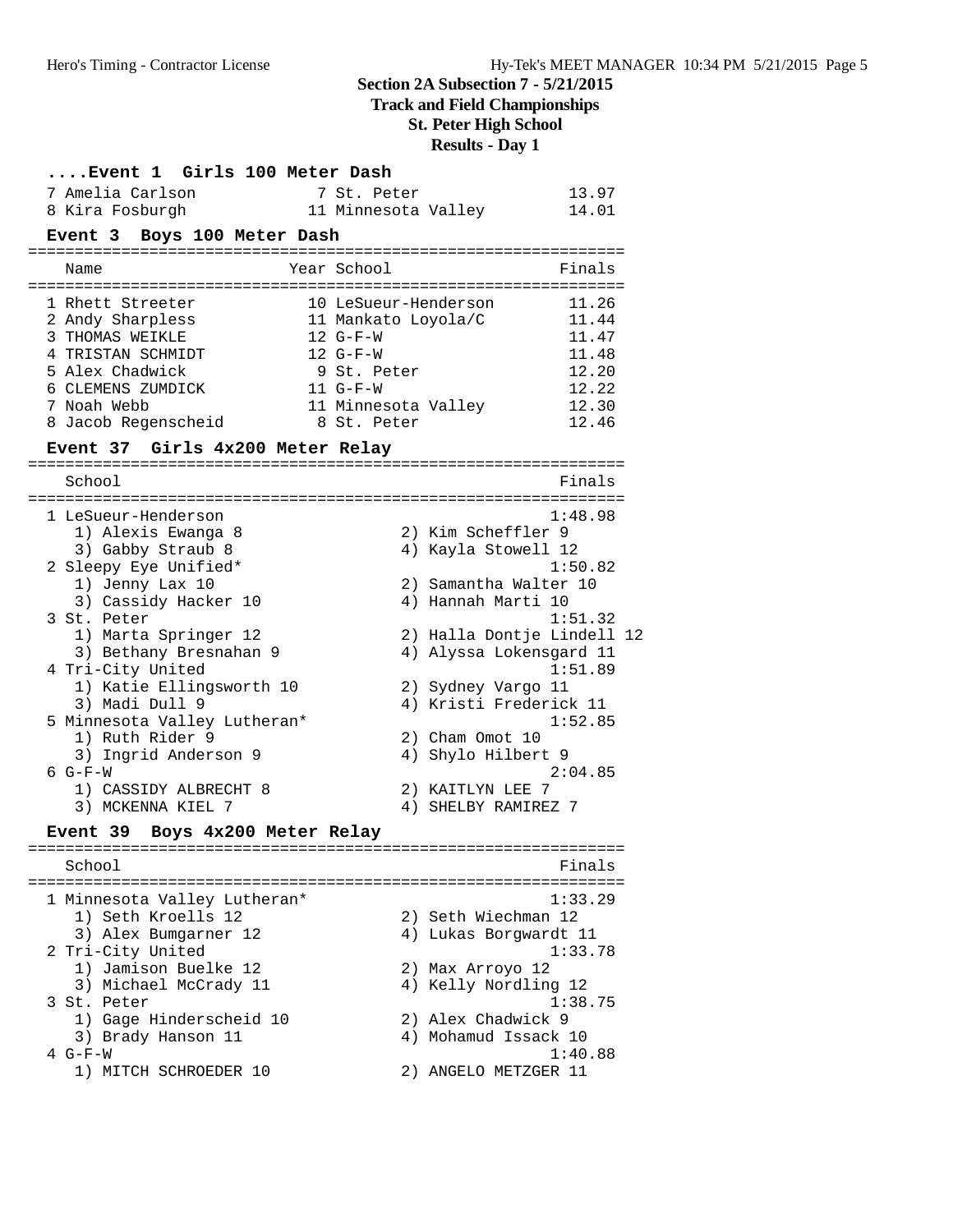# **Track and Field Championships**

# **St. Peter High School**

# **Results - Day 1**

# **....Event 39 Boys 4x200 Meter Relay**

| 3) CLEMENS ZUMDICK 11       | 4) MATT EVENSON 11   |
|-----------------------------|----------------------|
| 5 LeSueur-Henderson         | 1:41.94              |
| 1) Jared Miller 9           | 2) Mason Straub 10   |
| 3) Jorge Hernandez 8        | 4) Frank Turek 10    |
| 6 Sleepy Eye Unified*       | 1:42.18              |
| 1) Zach Schumacher 9        | 2) Jim St. Peter 10  |
| 3) Justin Kotten 12         | 4) Ruben Astorga 12  |
| 7 Mankato Loyola/Cleveland* | 1:44.23              |
| 1) Patrick Cullen 9         | 2) Brock Arndt 11    |
| 3) Eli Anderson 11          | 4) Andy Sharpless 11 |
|                             |                      |

# **Event 17 Girls 1600 Meter Run**

|     | Name                |   | Year School            | Finals  |
|-----|---------------------|---|------------------------|---------|
|     |                     |   |                        |         |
|     | 1 Brianna Polesky   |   | 9 Sleepy Eye Unified*  | 5:35.45 |
|     | 2 Eaden Javens      |   | 9 Mankato Loyola/C     | 5:40.89 |
|     | 3 Ella Wiebusch     |   | 11 St. Peter           | 5:47.74 |
|     | 4 Victoria Flores   |   | 8 LeSueur-Henderson    | 6:01.97 |
|     | 5 Alexa Diersen     |   | 12 Minnesota Valley    | 6:10.04 |
|     | 6 Sienna Wiebusch   |   | 9 St. Peter            | 6:11.47 |
|     | 7 Salmo Hussein     |   | 8 St. Peter            | 6:15.49 |
|     | 8 JENNIFER PALMER   |   | $10 G-F-W$             | 6:19.90 |
| 9   | ANNIE POMPLUN       |   | $8 G-F-W$              | 6:27.58 |
| 1 O | Grace Factor        |   | 7 Tri-City United      | 6:32.19 |
|     | 11 JAMIE BROWN      |   | $11 G-F-W$             | 6:38.81 |
|     | 12 Tiffany Bratsch  |   | 11 Tri-City United     | 6:47.06 |
|     | 13 Chloe Tuma       |   | 12 Tri-City United     | 6:51.07 |
|     | 14 Kindra Spinler   | 8 | LeSueur-Henderson      | 6:52.58 |
|     | 15 Courtney Sellner |   | 9 Sleepy Eye Unified*  | 7:04.00 |
|     | 16 Emily Reinarts   |   | 11 Sleepy Eye Unified* | 7:23.21 |

# **Event 19 Boys 1600 Meter Run**

| Name                | Year School           | Finals  |
|---------------------|-----------------------|---------|
|                     |                       |         |
| 1 SAMUEL STRESEMANN | $10 G-F-W$            | 4:45.13 |
| 2 ALEX GRISWOLD     | $12 G-F-W$            | 4:46.14 |
| 3 Shane Boehne      | 12 LeSueur-Henderson  | 5:01.12 |
| 4 Hugo Ruiz         | 7 Tri-City United     | 5:04.64 |
| 5 Brett Omtvedt     | 7 Mankato Loyola/C    | 5:07.27 |
| 6 Chris Pieper      | 11 Tri-City United    | 5:09.95 |
| 7 Jacob Grefe       | 11 Minnesota Valley   | 5:19.27 |
| 8 atthew Plieseis   | 9 LeSueur-Henderson   | 5:22.20 |
| 9 JORDAN HALSTEAD   | $9 G-F-W$             | 5:23.75 |
| 10 Zachary Long     | 11 Minnesota Valley   | 5:25.96 |
| 11 Daniel Felmlee   | 10 LeSueur-Henderson  | 5:27.88 |
| 12 Mitch Johnstone  | 7 Mankato Loyola/C    | 5:28.09 |
| 13 Isaac Johnson    | 7 Sleepy Eye Unified* | 5:38.62 |
| 14 Evan Skinner     | 9 Mankato Loyola/C    | 5:47.30 |
| 15 Devon Tuma       | 11 Tri-City United    | 6:06.55 |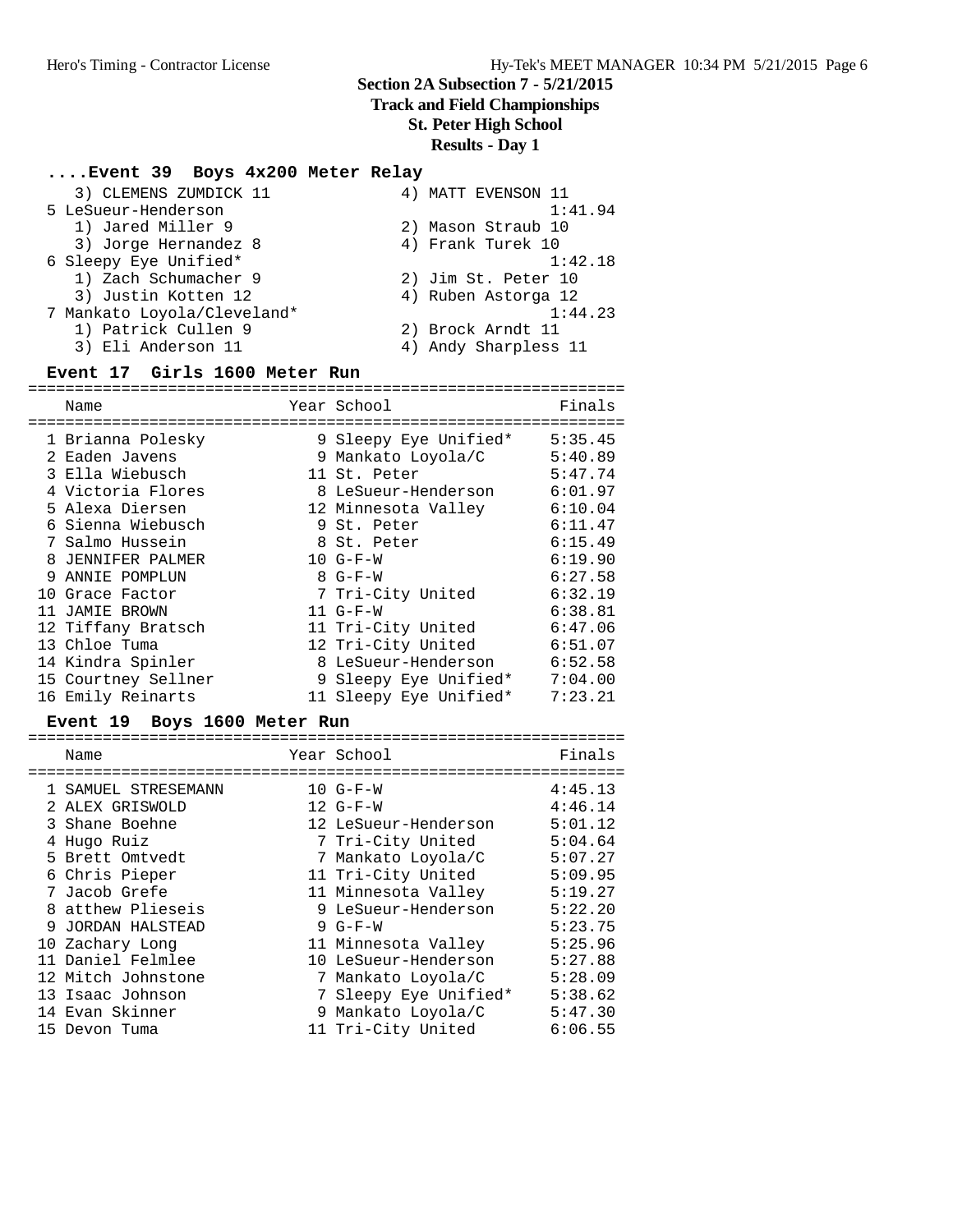# **Track and Field Championships**

**St. Peter High School**

**Results - Day 1**

#### **Event 33 Girls 4x100 Meter Relay**

================================================================ School Finals ================================================================ 1 Tri-City United 52.55 1) Allie Hertaus 10 2) Sydney Vargo 11 3) Kristi Frederick 11 4) Briana Berninghaus 11 2 Sleepy Eye Unified\* 53.17 1) Jenny Lax 10 2) Samantha Walter 10 3) Hannah Marti 10 4) Becca Schmitz 12 3 Minnesota Valley Lutheran\* 53.56 1) Kira Fosburgh 11 2) Sarah Stelljes 11 3) Ingrid Anderson 9 4) Shylo Hilbert 9 4 Mankato Loyola/Cleveland\* 56.10 1) Lillie McDermott 10 2) Mariah Kreykes 7 3) Alyssa Compton 10 4) Katerina Vetter 11 5 LeSueur-Henderson 56.43 1) Amanda Stutsman 10 2) Faith Mumphrey 11 3) Rylie Lynch 8 4) Quinn Hynes-Marquette 11 6 G-F-W 1:00.68 1) CASSIDY WIETHOFF 9 2) HELENE KIESSLING 11 3) CHRISTINA SANTELMAN 8 4) CASSIDY ALBRECHT 8 -- St. Peter DQ Exchange 3-4 1) Nicole Schilling 7 2) Amelia Carlson 7 3) Alyssa Lokensgard 11 4) Bethany Bresnahan 9 **Event 35 Boys 4x100 Meter Relay** ================================================================ School **Finals** ================================================================ 1 G-F-W 45.43 1) LEIGHTON MESSNER 12 2) TRISTAN SCHMIDT 12 3) MATT EVENSON 11 4) THOMAS WEIKLE 12 2 Minnesota Valley Lutheran\* 45.79 1) Seth Kroells 12 2) Bryan Kokesch 11 3) Alex Bumgarner 12 4) Lukas Borgwardt 11 3 LeSueur-Henderson 45.92 1) Alex Haas 12 2) Mason Straub 10 3) Jared Miller 9 4) Rhett Streeter 10 4 Tri-City United 47.09 1) Jamison Buelke 12 2) Scott McCabe 12 3) Tyler Nesmoe 9 (2008) 4) Evan Wood 10 5 Mankato Loyola/Cleveland\* 48.13 1) Taylor Gross 11 2) Hunter Westman 9 3) Eli Anderson 11 4) Andy Sharpless 11 6 St. Peter 48.35 1) Gage Hinderscheid 10 2) Alex Chadwick 9 3) Brady Hanson 11 (4) Jackson Keeley 12 **Event 9 Girls 400 Meter Dash**

#### =================================================================== Name Year School Finals H# =================================================================== 1 JENIFER WOODS 9 G-F-W 1:01.64 3 2 Ruth Rider 9 Minnesota Valley 1:03.12 3 3 Katie Ellingsworth 10 Tri-City United 1:03.64 3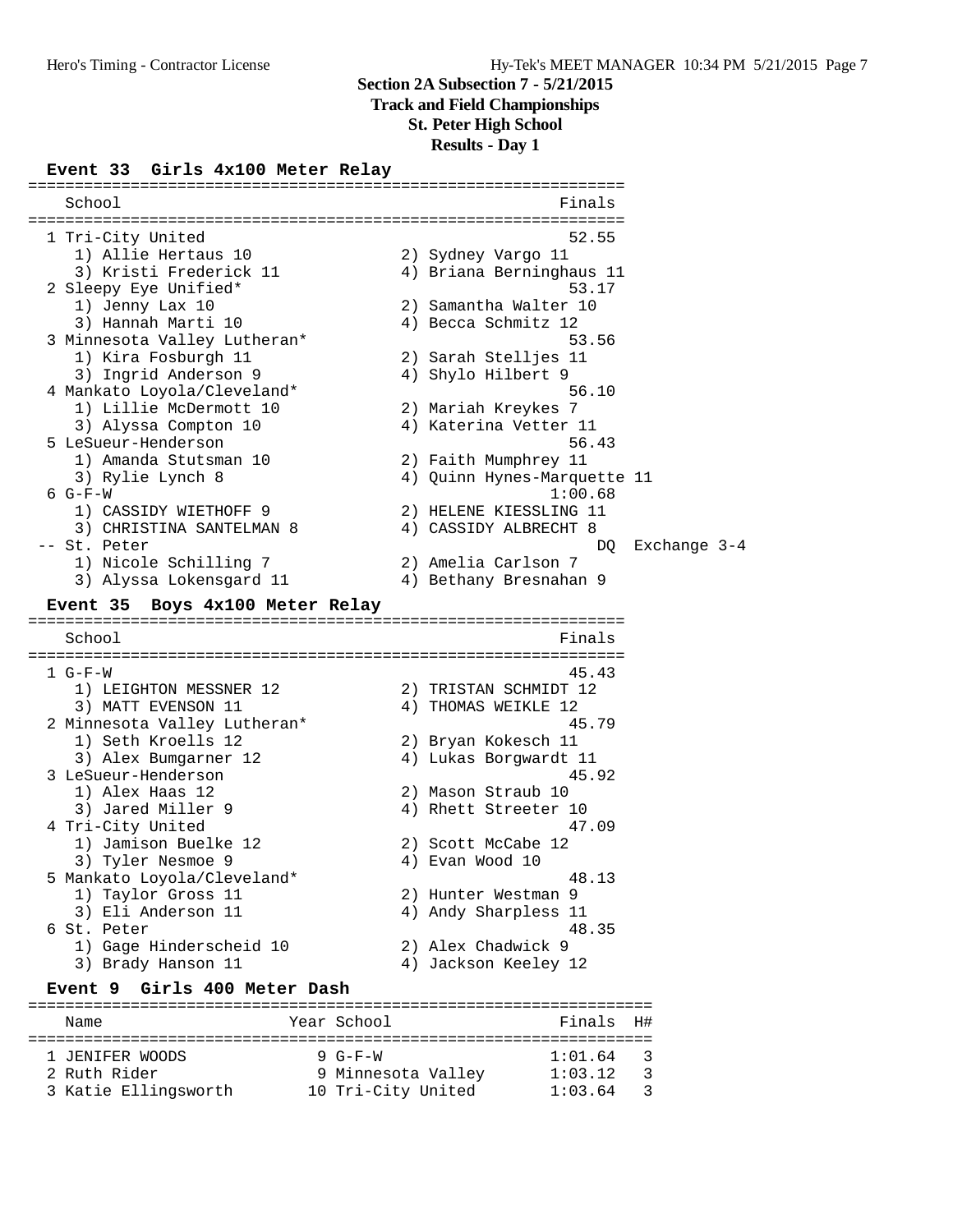## **Track and Field Championships**

# **St. Peter High School**

# **Results - Day 1**

#### **....Event 9 Girls 400 Meter Dash**

| 4 MEGAN PALMER          | $9 G-F-W$              | 1:04.24 | 3            |
|-------------------------|------------------------|---------|--------------|
| 5 Kennedy Pelzel        | 12 Sleepy Eye Unified* | 1:04.81 | 3            |
| 6 Quinn Hynes-Marquette | 11 LeSueur-Henderson   | 1:06.07 | 3            |
| 7 Makayla Blake         | 11 LeSueur-Henderson   | 1:06.32 | 2            |
| 8 Jaylee Hanvelt        | 8 Tri-City United      | 1:07.05 | 3            |
| 9 Caitlin Salfer        | 8 St. Peter            | 1:07.21 | 2            |
| 10 Madi Dull            | 9 Tri-City United      | 1:07.80 | 3            |
| 11 Angie Kiecker        | 10 Sleepy Eye Unified* | 1:09.99 | $\mathbf{1}$ |
| 12 Amanda Stutsman      | 10 LeSueur-Henderson   | 1:11.28 | 2            |
| 13 Suzanne Dietrich     | 9 St. Peter            | 1:12.74 | 2            |
| 14 Gabby Vetter         | 9 Mankato Loyola/C     | 1:18.06 | 1            |
| 15 CASSIDY ALBRECHT     | $8 G-F-W$              | 1:20.98 | 2            |
| 16 Laynie Kubista       | 10 Mankato Loyola/C    | 1:22.96 | $\mathbf{1}$ |

#### **Event 11 Boys 400 Meter Dash**

=================================================================== Name  $Year School$  Finals H# =================================================================== 1 Seth Wiechman 12 Minnesota Valley 51.76 3 2 Michael McCrady 11 Tri-City United 53.35 3 3 Max Arroyo 12 Tri-City United 54.26 3 4 Bryan Kokesch 11 Minnesota Valley 55.90 3 5 Evan Wood 10 Tri-City United 56.16 3 6 Gage Hinderscheid 10 St. Peter 56.35 3 7 Evan Eibs 9 LeSueur-Henderson 57.29 2 8 Brock Arndt 11 Mankato Loyola/C 57.57 3 9 Nicolas Pimentel 11 Mankato Loyola/C 57.98 2 10 Jim St. Peter 10 Sleepy Eye Unified\* 58.20 2 11 Jorge Hernandez 8 LeSueur-Henderson 58.53 2 12 CORY BECKER 9 G-F-W 59.07 2 13 Joey Zalusky 10 Mankato Loyola/C 59.64 2 14 Jacob Pulley 9 Sleepy Eye Unified\* 1:00.72 1 15 Jade Reicks 8 St. Peter 1:01.77 1 16 MITCH SCHROEDER 10 G-F-W 1:02.06 2 17 John Niebuhr 9 Minnesota Valley 1:04.02 1 18 Jack Schwartz 10 LeSueur-Henderson 1:07.64 2 -- Ruben Astorga 12 Sleepy Eye Unified\* DQ 3 False Start

#### **Event 29 Girls 300 Meter Hurdles**

| Name                                                                                                                                                                                               | Year School                                                                                                                                                                                                  | Finals                                                                                 | H#                                                    |
|----------------------------------------------------------------------------------------------------------------------------------------------------------------------------------------------------|--------------------------------------------------------------------------------------------------------------------------------------------------------------------------------------------------------------|----------------------------------------------------------------------------------------|-------------------------------------------------------|
| 1 Kristi Frederick<br>2 Marta Springer<br>3 Katie Schilling<br>4 Kim Scheffler<br>5 Sarah Stelljes<br>6 Xeanna Willaert<br>7 Lillie McDermott<br>8 Thea Tietz<br>9 Grace Steffl<br>10 Gabby Straub | 11 Tri-City United<br>12 St. Peter<br>10 St. Peter<br>9 LeSueur-Henderson<br>11 Minnesota Valley<br>8 St. Peter<br>10 Mankato Loyola/C<br>9 Tri-City United<br>10 Sleepy Eye Unified*<br>8 LeSueur-Henderson | 47.49<br>47.73<br>48.75<br>49.67<br>51.88<br>52.07<br>53.05<br>54.11<br>54.28<br>54.56 | 3<br>3<br>3<br>3<br>3<br>$\mathcal{L}$<br>2<br>2<br>3 |
| 11 Rylie Lynch<br>12 Cassandra Norris                                                                                                                                                              | 8 LeSueur-Henderson<br>11 Minnesota Valley                                                                                                                                                                   | 55.10<br>55.85                                                                         | 3<br>2                                                |
|                                                                                                                                                                                                    |                                                                                                                                                                                                              |                                                                                        |                                                       |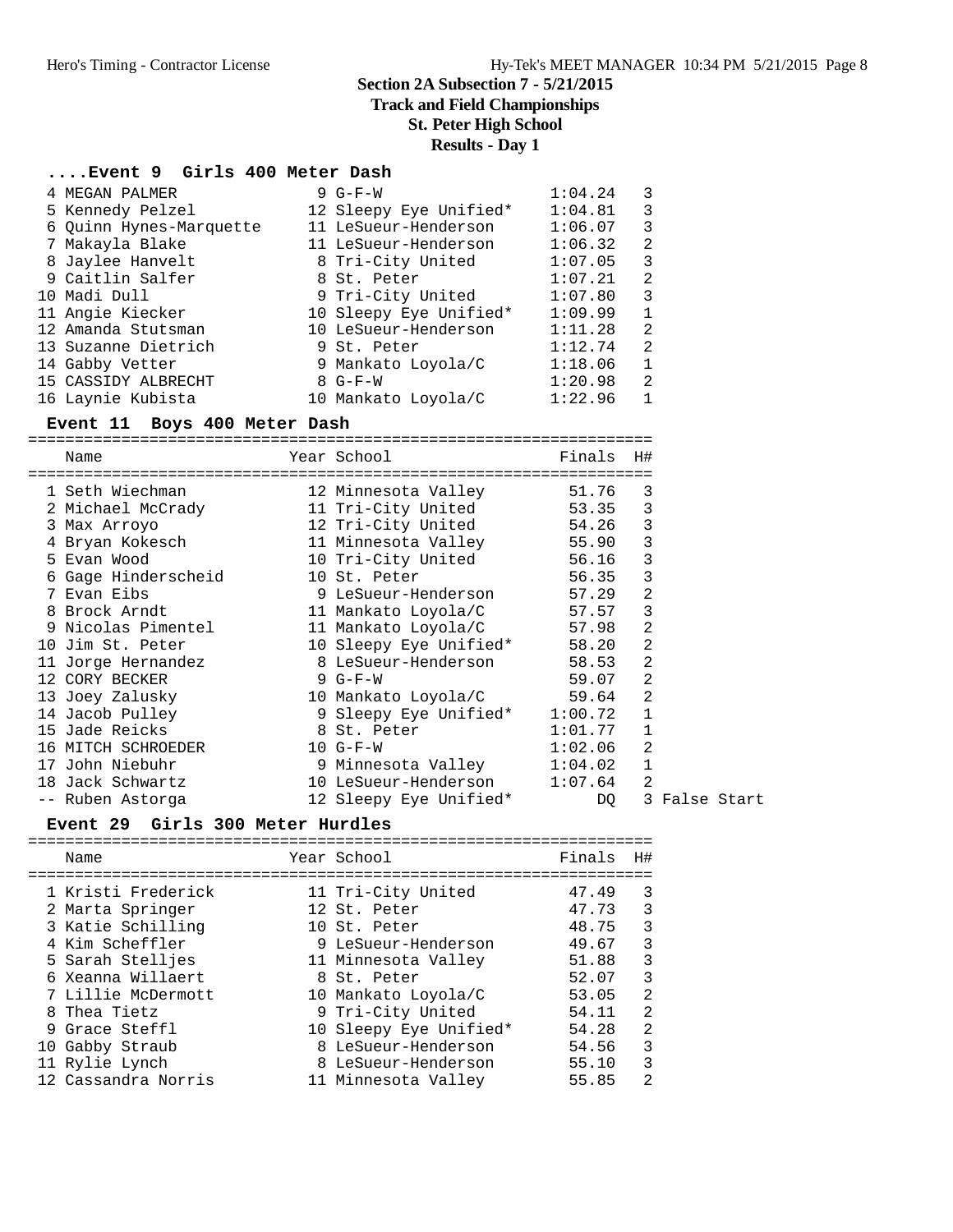**Track and Field Championships**

**St. Peter High School**

**Results - Day 1**

# **....Event 29 Girls 300 Meter Hurdles**

| 13 Katy Rabenberg   | 12 Tri-City United     | 55.95   | - 2            |
|---------------------|------------------------|---------|----------------|
| 14 Jessica Griebel  | 12 Minnesota Valley    | 56.49   | $\overline{2}$ |
| 15 ABBY NEUMAN      | $8$ $G-F-W$            | 57.92   | $\overline{1}$ |
| 16 Taylor Pelzel    | 11 Sleepy Eye Unified* | 59.40   | - 2.           |
| 17 MARY DUSTIN      | $11 G-F-W$             | 59.65   | $\overline{1}$ |
| 18 CASSIDY WIETHOFF | 9 $G-F-W$              | 1:00.64 | $\overline{1}$ |
| 19 Alyssa Compton   | 10 Mankato Loyola/C    | 1:03.01 | - 2.           |

#### **Event 31 Boys 300 Meter Hurdles**

===================================================================

| Name               | Year School           | Finals | H#             |
|--------------------|-----------------------|--------|----------------|
| 1 Alex Haas        | 12 LeSueur-Henderson  | 41.59  | 2              |
| 2 Sam Wiechman     | 11 Minnesota Valley   | 42.18  | 2              |
| 3 Carter Rynda     | 11 Tri-City United    | 42.29  | 2              |
| 4 LEIGHTON MESSNER | $12 G-F-W$            | 44.97  | 2              |
| 5 John Deutsch     | 10 Tri-City United    | 46.47  | 1              |
| 6 Alex Guerrero    | 11 Mankato Loyola/C   | 46.77  | $\overline{2}$ |
| 7 Silas Dose       | 11 Minnesota Valley   | 47.56  | $\overline{2}$ |
| 8 Carl Bumgarner   | 9 Minnesota Valley    | 47.81  | 1              |
| 9 Shane Boehne     | 12 LeSueur-Henderson  | 48.31  | 2              |
| 10 Eli Anderson    | 11 Mankato Loyola/C   | 49.26  | 2              |
| 11 CLEMENS ZUMDICK | $11 G-F-W$            | 49.49  | $\mathbf{1}$   |
| 12 Jaymin Vargo    | 10 Tri-City United    | 49.58  | $\mathbf 1$    |
| 13 David Weber     | 11 Mankato Loyola/C   | 49.84  | 1              |
| 14 MASON SCHMIDT   | $12 G-F-W$            | 56.88  | 1              |
| 15 Isaac Nelson    | 9 Sleepy Eye Unified* | 57.52  | 1              |

#### **Event 13 Girls 800 Meter Run**

|  | Name                 |   | Year School            | Finals  | H#             |
|--|----------------------|---|------------------------|---------|----------------|
|  | 1 Gabby Robinson     |   | 9 Tri-City United      | 2:30.37 | 2              |
|  | 2 Sarah Borgmeier    |   | 9 St. Peter            | 2:31.13 | 2              |
|  | 3 Raquel Stutsman    |   | 7 LeSueur-Henderson    | 2:31.34 | 2              |
|  | 4 Brianna Polesky    |   | 9 Sleepy Eye Unified*  | 2:31.98 | $\overline{2}$ |
|  | 5 Joslyn Vargo       |   | 10 Tri-City United     | 2:36.43 | $\overline{2}$ |
|  | Hanna Himmelman      |   | 9 Sleepy Eye Unified*  | 2:40.85 | $\overline{2}$ |
|  | SHELBY RAMIREZ       |   | $7 G-F-W$              | 2:43.04 | $\overline{2}$ |
|  | STEPHANIE PALMER     |   | $12 G-F-W$             | 2:43.43 | $\overline{2}$ |
|  | 9 Allison Helder     |   | 9 St. Peter            | 2:48.43 | $\mathbf{1}$   |
|  | 10 ANNIE POMPLUN     |   | $8$ G-F-W              | 2:51.41 | $\mathbf{1}$   |
|  | 11 Brianna Holtmeier |   | 12 Minnesota Valley    | 2:55.37 | $\overline{2}$ |
|  | 12 Tiffany Bratsch   |   | 11 Tri-City United     | 2:56.32 | $\mathbf 1$    |
|  | 13 Grace Ellingworth |   | 9 Mankato Loyola/C     | 2:57.40 | $\mathbf{1}$   |
|  | 14 Nicole Ebeling    | 9 | St. Peter              | 3:00.81 | $\mathbf 1$    |
|  | 15 Anna Landkammer   |   | 10 Sleepy Eye Unified* | 3:01.92 | $\mathbf{1}$   |
|  | 16 Evie Beseke       |   | 8 LeSueur-Henderson    | 3:04.34 | $\mathbf 1$    |
|  | 17 Montana Tolzman   |   | 8 LeSueur-Henderson    | 3:05.37 | $\mathbf{1}$   |
|  | 18 Anna Knowles      |   | 10 Minnesota Valley    | 3:06.13 | 1              |
|  |                      |   |                        |         |                |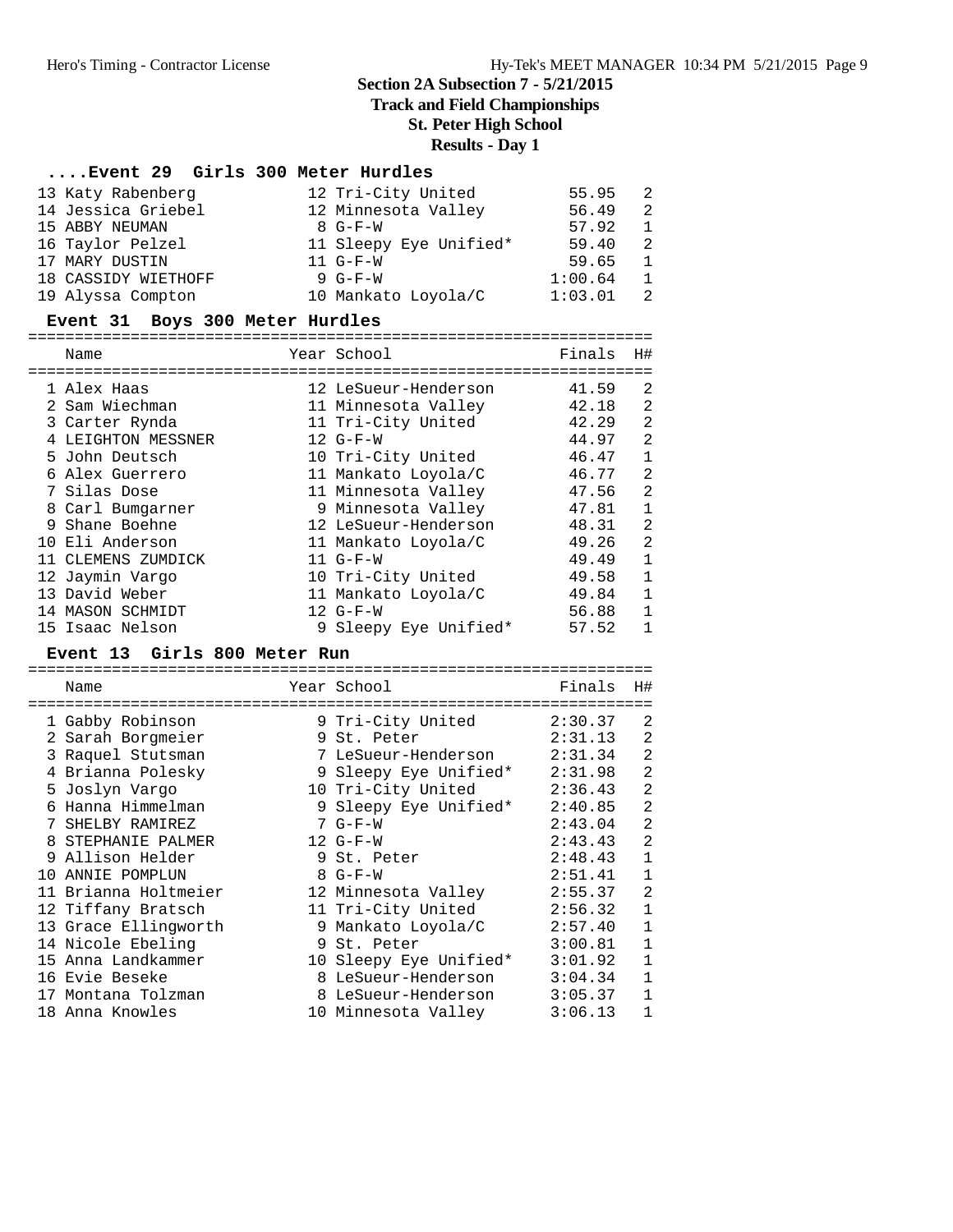# **Track and Field Championships**

# **St. Peter High School**

# **Results - Day 1**

#### **Event 15 Boys 800 Meter Run**

|   | Name                  |   | Year School            | Finals  | H#             |  |  |  |  |
|---|-----------------------|---|------------------------|---------|----------------|--|--|--|--|
|   |                       |   |                        |         |                |  |  |  |  |
|   | 1 ANGELO METZGER      |   | $11 G-F-W$             | 2:04.14 | 2              |  |  |  |  |
|   | SAMUEL STRESEMANN     |   | $10 G-F-W$             | 2:04.96 | $\overline{2}$ |  |  |  |  |
|   | 3 Sonny Weitzki       |   | 11 Tri-City United     | 2:07.06 | $\overline{2}$ |  |  |  |  |
|   | 4 ALEX GRISWOLD       |   | $12 G-F-W$             | 2:07.61 | $\overline{2}$ |  |  |  |  |
|   | 5 Sanguya Hassan      |   | 11 St. Peter           | 2:10.56 | $\overline{2}$ |  |  |  |  |
| 6 | Landon Javens         |   | 9 Mankato Loyola/C     | 2:12.27 | $\overline{2}$ |  |  |  |  |
|   | 7 Chandler Barrie     |   | 11 Mankato Loyola/C    | 2:14.28 | $\overline{2}$ |  |  |  |  |
|   | 8 Isaac Rivera        |   | 11 Tri-City United     | 2:18.32 | $\overline{2}$ |  |  |  |  |
|   | 9 Payton Remiger      |   | 9 Mankato Loyola/C     | 2:18.50 | $\overline{2}$ |  |  |  |  |
|   | 10 Ruben Astorga      |   | 12 Sleepy Eye Unified* | 2:20.59 | $\mathbf{1}$   |  |  |  |  |
|   | 11 Jack Dooley        |   | 9 Tri-City United      | 2:21.12 | $\mathbf 1$    |  |  |  |  |
|   | 12 Jonny Sehloff      |   | 11 Minnesota Valley    | 2:25.35 | $\mathbf{1}$   |  |  |  |  |
|   | 13 Ben Kroehler       |   | 11 LeSueur-Henderson   | 2:26.20 | $\mathbf{1}$   |  |  |  |  |
|   | 14 Jared Otterstatter |   | 11 Minnesota Valley    | 2:29.55 | $\mathbf{1}$   |  |  |  |  |
|   | 15 Mohamedaar Abdi    |   | 8 St. Peter            | 2:30.02 | $\overline{2}$ |  |  |  |  |
|   | 16 Jacob Pulley       |   | 9 Sleepy Eye Unified*  | 2:30.19 | $\mathbf{1}$   |  |  |  |  |
|   | 17 Jack Schwartz      |   | 10 LeSueur-Henderson   | 2:30.67 | $\mathbf{1}$   |  |  |  |  |
|   | 18 Jose Hernandez     |   | 10 LeSueur-Henderson   | 2:30.76 | $\mathbf{1}$   |  |  |  |  |
|   | 19 Isaac Johnson      | 7 | Sleepy Eye Unified*    | 2:40.00 | $\mathbf{1}$   |  |  |  |  |

#### **Event 5 Girls 200 Meter Dash**

| Name                 | Year School            | Finals |
|----------------------|------------------------|--------|
| 1 Kayla Stowell      | 12 LeSueur-Henderson   | 26.09  |
| 2 Briana Berninghaus | 11 Tri-City United     | 26.38  |
| 3 JENIFER WOODS      | $9 G-F-W$              | 27.45  |
| 4 Samantha Walter    | 10 Sleepy Eye Unified* | 27.79  |
| 5 MEGAN PALMER       | $9 G-F-W$              | 28.31  |
| 6 Sydney Vargo       | 11 Tri-City United     | 28.46  |
| 7 Alexis Ewanga      | 8 LeSueur-Henderson    | 28.81  |
| 8 Allie Hertaus      | 10 Tri-City United     | 29.30  |

### **Event 7 Boys 200 Meter Dash**

| Finals<br>Year School<br>Name<br>1 Jamison Buelke<br>12 Tri-City United<br>23.18<br>23.22<br>$12 G-F-W$<br>2 THOMAS WEIKLE<br>23.94<br>3 Rhett Streeter<br>10 LeSueur-Henderson<br>4 TRISTAN SCHMIDT<br>24.06<br>$12 G-F-W$<br>12 Minnesota Valley<br>24.75<br>5 Seth Kroells<br>6 Mohamud Issack<br>24.78<br>10 St. Peter<br>10 Tri-City United<br>25.42<br>7 Evan Wood |  |  |  |
|--------------------------------------------------------------------------------------------------------------------------------------------------------------------------------------------------------------------------------------------------------------------------------------------------------------------------------------------------------------------------|--|--|--|
|                                                                                                                                                                                                                                                                                                                                                                          |  |  |  |
| 25.53<br>8 MATT EVENSON<br>$11 G-F-W$                                                                                                                                                                                                                                                                                                                                    |  |  |  |

# **Event 21 Girls 3200 Meter Run**

| Name             | Year School       | Finals     |
|------------------|-------------------|------------|
| 1 Abby Borgmeier | 12 St. Peter      | 12:02.00   |
| 2 Jaylee Hanvelt | 8 Tri-City United | $12:07$ 44 |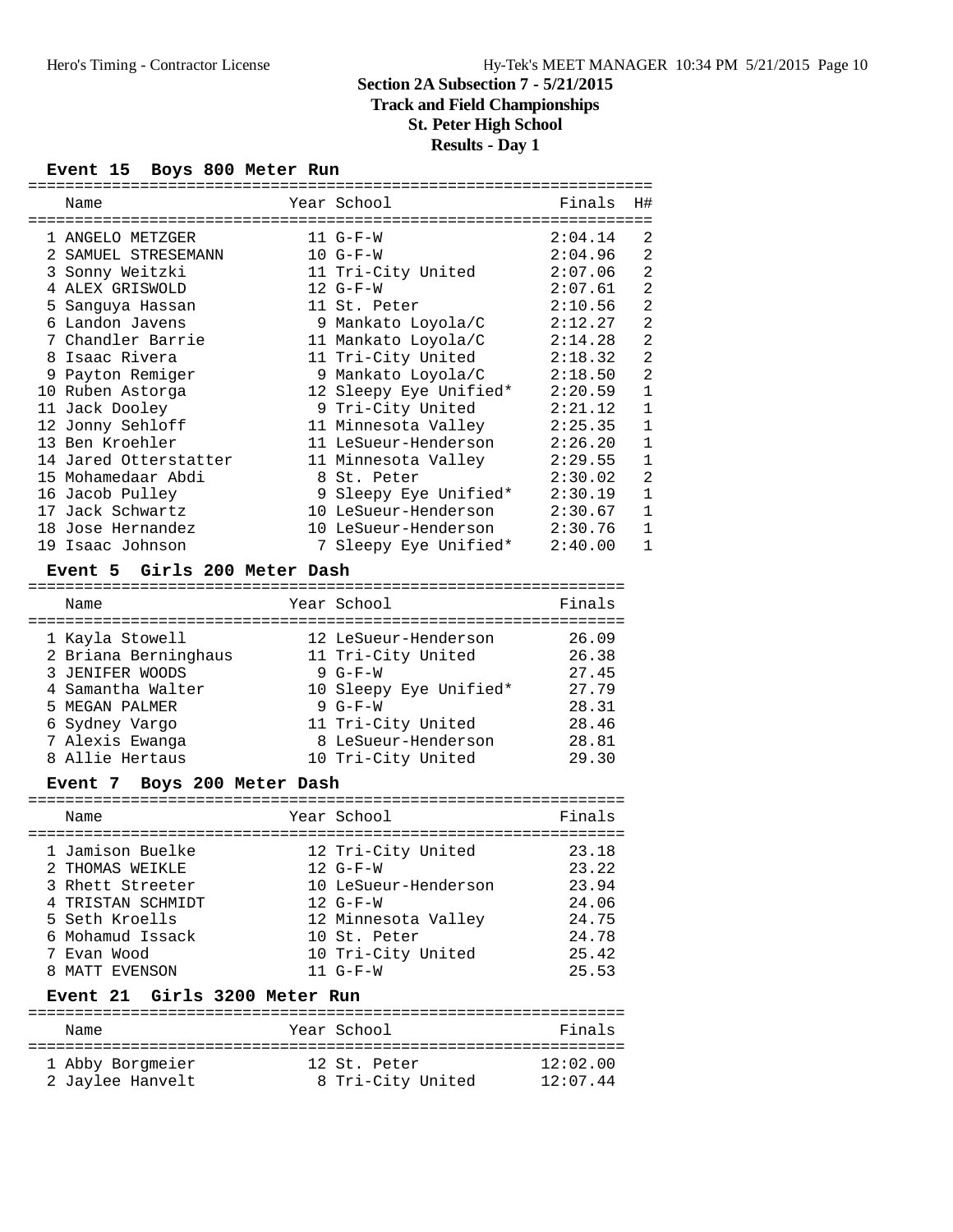# **Track and Field Championships**

**St. Peter High School**

**Results - Day 1**

4) Katerina Vetter 11<br> $4:35.65$ 

# **....Event 21 Girls 3200 Meter Run**

| 3 Kyla Haas           | 9 Mankato Loyola/C     | 12:29.06 |
|-----------------------|------------------------|----------|
| 4 Greta Anderson      | 9 St. Peter            | 12:29.92 |
| 5 Isabelle Lind       | 7 St. Peter            | 12:35.67 |
| 6 Kaitlyn Sizer       | 7 Mankato Loyola/C     | 13:12.86 |
| 7 Victoria Flores     | 8 LeSueur-Henderson    | 13:13.09 |
| 8 Kira DeMaris        | 8 Sleepy Eye Unified*  | 14:07.51 |
| 9 Alexa Diersen       | 12 Minnesota Valley    | 14:13.59 |
| 10 LARISSA HALSTEAD   | $12 G-F-W$             | 14:20.08 |
| 11 CASSANDRA BANDA    | $7 G-F-W$              | 14:29.73 |
| 12 Michaela Goettl    | 11 Tri-City United     | 15:04.87 |
| 13 Mckenzie Cselovski | 9 Sleepy Eye Unified*  | 15:14.96 |
| 14 Abbie Larsen       | 10 Tri-City United     | 15:36.93 |
| 15 Kacie Goblirsch    | 12 Sleepy Eye Unified* | 17:01.51 |

#### **Event 23 Boys 3200 Meter Run**

|   | Name                             | Finals<br>Year School              |  |
|---|----------------------------------|------------------------------------|--|
|   | 1 Brandon Steffl                 | 10:39.37<br>11 Minnesota Valley    |  |
|   | 2 Brady Omtvedt                  | 10:54.38<br>9 Mankato Loyola/C     |  |
|   | 3 Stephen Joyce                  | 12 Sleepy Eye Unified*<br>10:54.52 |  |
|   | 4 Coleton Giefer                 | 10:55.65<br>10 Mankato Loyola/C    |  |
|   | 5 Ben Barnack                    | 11 Tri-City United<br>11:01.45     |  |
|   | 6 Jared Dooley                   | 12 Tri-City United<br>11:31.28     |  |
|   | 7 Shane Boehne                   | 11:36.58<br>12 LeSueur-Henderson   |  |
|   | 8 Aaron Barnard                  | 8 LeSueur-Henderson<br>11:39.51    |  |
| 9 | Aaron Guentzel                   | 11:58.86<br>12 Mankato Loyola/C    |  |
|   | 10 WILL PIOSKE                   | 12:06.58<br>$9 G-F-W$              |  |
|   | 11 JACOB BOHL                    | $9 G-F-W$<br>12:08.27              |  |
|   | 12 ALEX BURNS                    | $10 G-F-W$<br>12:09.97             |  |
|   | 13 Isaiah Pichotta               | 11 Tri-City United<br>13:04.99     |  |
|   | 14 Zachary Long                  | 11 Minnesota Valley<br>13:14.36    |  |
|   | 15 Jacob Tesch                   | 9 LeSueur-Henderson<br>13:22.41    |  |
|   | Event 41 Girls 4x400 Meter Relay |                                    |  |
|   | School                           | Finals                             |  |
|   |                                  |                                    |  |
|   | 1 St. Peter                      | 4:14.97                            |  |
|   | 1) Katie Schilling 10            | 2) Xenna Willaert 8                |  |
|   | 3) Marta Springer 12             | 4) Ella Wiebusch 11                |  |
|   | 2 Sleepy Eye Unified*            | 4:17.78                            |  |
|   | 1) Jenny Lax 10                  | 2) Cassidy Hacker 10               |  |
|   | 3) Brianna Polesky 9             | 4) Kennedy Pelzel 12               |  |
|   | 3 Minnesota Valley Lutheran*     | 4:22.55                            |  |
|   | 1) Ruth Rider 9                  | 2) Cham Omot 10                    |  |
|   | 3) Kaitlyn Roux 10               | 4) Brianna Holtmeier 12            |  |

| 4 Tri-City United           | 4:25.65               |
|-----------------------------|-----------------------|
| 1) Joslyn Vargo 10          | 2) Madi Dull 9        |
| 3) Katie Ellingsworth 10    | 4) Gabby Robinson 9   |
| 5 Mankato Loyola/Cleveland* | 4:25.97               |
| 1) Eaden Javens 9           | 2) Mariah Kreykes 7   |
| 3) Kyla Haas 9              | 4) Katerina Vetter 11 |

```
6 LeSueur-Henderson
```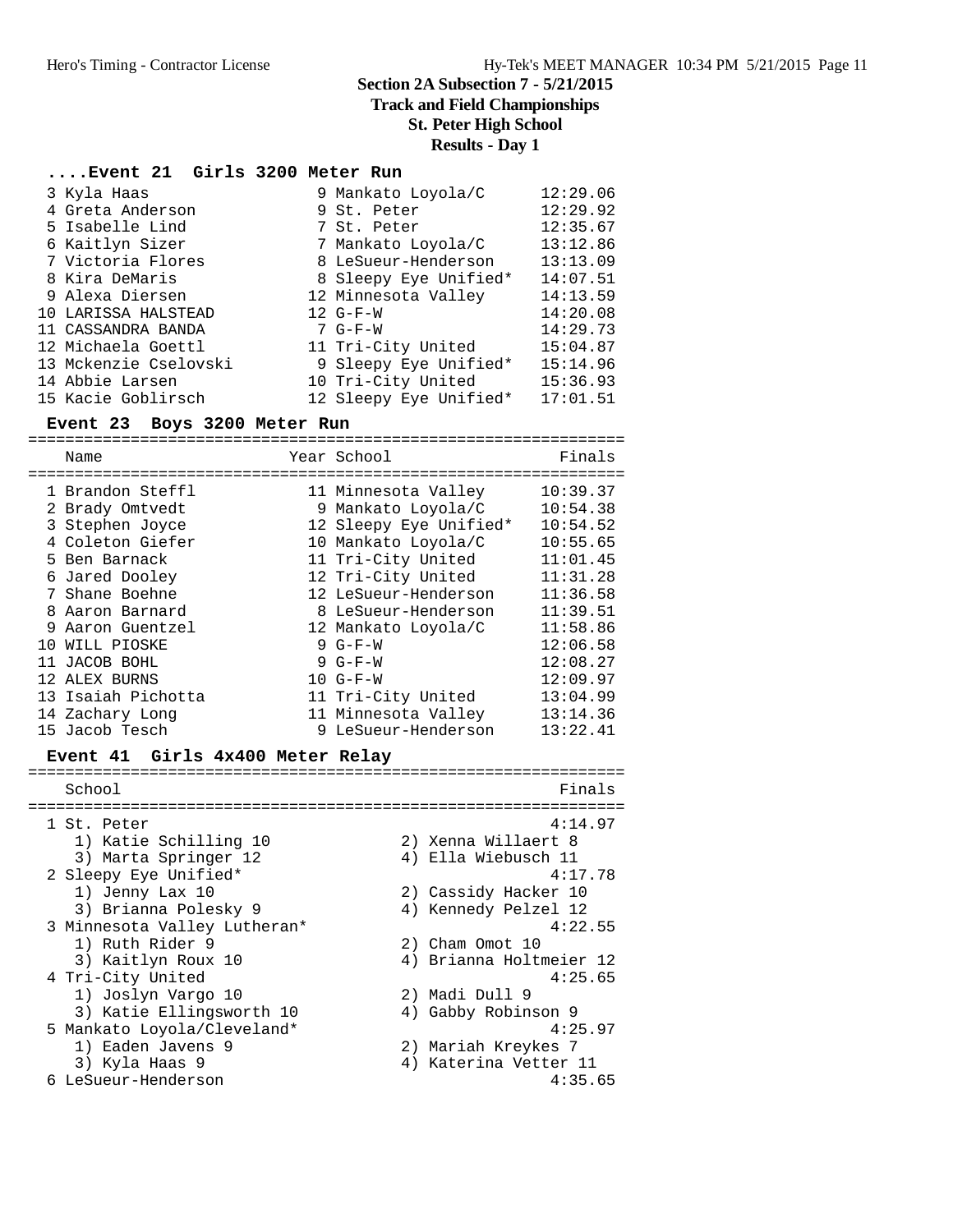# **Section 2A Subsection 7 - 5/21/2015 Track and Field Championships St. Peter High School**

**Results - Day 1**

# **....Event 41 Girls 4x400 Meter Relay**

| 1) Quinn Hynes-Marquette 11 | 2) Makayla Blake 11   |
|-----------------------------|-----------------------|
| 3) Raquel Stutsman 7        | 4) Amanda Stutsman 10 |
| $7 G-F-W$                   | 5:02.54               |
| 1) JENNIFER PALMER 10       | 2) JAMIE BROWN 11     |
| 3) ANNIE POMPLUN 8          | 4) ABBY NEUMAN 8      |

#### **Event 43 Boys 4x400 Meter Relay**

| School                       |     | Finals                |
|------------------------------|-----|-----------------------|
|                              |     |                       |
| 1 Minnesota Valley Lutheran* |     | 3:27.25               |
| 1) Seth Wiechman 12          |     | 2) Bryan Kokesch 11   |
| 3) Alex Bumgarner 12         |     | 4) Lukas Borgwardt 11 |
| 2 Tri-City United            |     | 3:34.62               |
| 1) Michael McCrady 11        |     | 2) Max Arroyo 12      |
| 3) Carter Rynda 11           |     | 4) Kelly Nordling 12  |
| $3 G-F-W$                    |     | 3:43.94               |
| 1) CORY BECKER 9             | 2.1 | SAMUEL STRESEMANN 10  |
| 3) ALEX GRISWOLD 12          |     | 4) ANGELO METZGER 11  |
| 4 Mankato Loyola/Cleveland*  |     | 3:47.81               |
| 1) Brock Arndt 11            |     | 2) Patrick Cullen 9   |
| 3) Landon Javens 9           |     | 4) Chandler Barrie 11 |
| 5 LeSueur-Henderson          |     | 4:03.50               |
| 1) Jorge Hernandez 8         | 2)  | Jose Hernandez 10     |
| 3) Daniel Felmlee 10         | 4)  | Evan Eibs 9           |

#### **Event 49 Girls High Jump**

================================================================ Name Year School Finals ================================================================ 1 Megan Rutt 11 Tri-City United 5-01.00 2 Halla Dontje Lindell 12 St. Peter 5-00.00 3 Gabby Straub 8 LeSueur-Henderson 5-00.00 4 Jenny Lax 10 Sleepy Eye Unified\* 4-11.00 5 Becca Schmitz 12 Sleepy Eye Unified\* 4-10.00 6 Abby Schleis 9 Tri-City United 4-10.00 7 Cham Omot 10 Minnesota Valley 4-08.00 8 Cassie Christian 10 Tri-City United 4-08.00 9 Alyssa Lokensgard 11 St. Peter 4-06.00 10 Kira Fosburgh 11 Minnesota Valley 4-06.00 11 Anna Knowles 10 Minnesota Valley 4-04.00 11 Nicole Ebeling 9 St. Peter 4-04.00 13 Chantel Weber 8 Mankato Loyola/C 4-02.00 13 Lillie McDermott 10 Mankato Loyola/C 4-02.00 13 SHELBY RAMIREZ 7 G-F-W  $13$  SHELBY RAMIREZ 13 Cassidy Hacker 10 Sleepy Eye Unified\* 4-02.00 -- organ Goettlicher 7 LeSueur-Henderson NH -- Mary More 9 LeSueur-Henderson NH -- CASSANDRA BANDA 7 G-F-W NH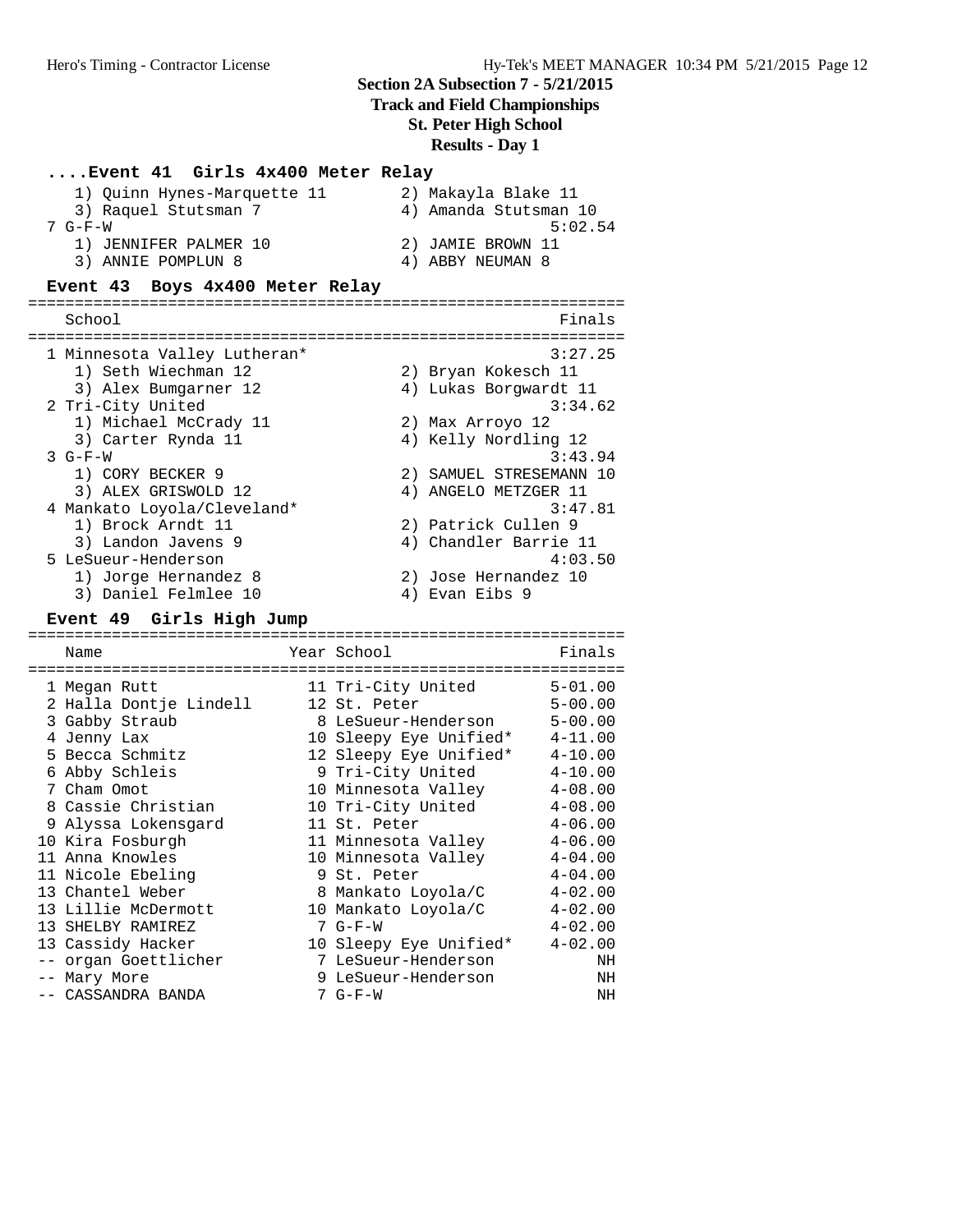# **Track and Field Championships**

**St. Peter High School**

**Results - Day 1**

#### **Event 51 Boys High Jump**

| Name                | Year School           | Finals      |
|---------------------|-----------------------|-------------|
|                     |                       |             |
| 1 Scott McCabe      | 12 Tri-City United    | $6 - 00.00$ |
| 2 Kelly Nordling    | 12 Tri-City United    | $6 - 00.00$ |
| 3 Max Arroyo        | 12 Tri-City United    | $5 - 09.00$ |
| 4 Sam Wiechman      | 11 Minnesota Valley   | $5 - 09.00$ |
| 5 Hunter Westman    | 9 Mankato Loyola/C    | $5 - 08.00$ |
| 6 Nicolas Pimentel  | 11 Mankato Loyola/C   | $5 - 02.00$ |
| 7 Gage Hinderscheid | 10 St. Peter          | $5 - 02.00$ |
| 8 Jacob Grawe       | 9 St. Peter           | $5 - 00.00$ |
| 9 atthew Plieseis   | 9 LeSueur-Henderson   | $5 - 00.00$ |
| 10 Evan Eibs        | 9 LeSueur-Henderson   | $4 - 10.00$ |
| -- Isaac Nelson     | 9 Sleepy Eye Unified* | ΝH          |
| -- Harry Orcutt     | 11 Mankato Loyola/C   | ΝH          |
| -- Shane Boehne     | 12 LeSueur-Henderson  | ΝH          |
|                     |                       |             |

#### **Event 53 Girls Pole Vault**

================================================================ Name Year School Finals ================================================================ 1 Sydney Vargo 11 Tri-City United 8-00.00 2 Melissa Chalupnik 11 St. Peter 8-00.00 3 Joslyn Vargo 10 Tri-City United 8-00.00 4 Teagan Weiss 9 St. Peter 7-09.00 5 Allison Lease 12 Minnesota Valley 7-03.00 6 Terry Eischens 12 LeSueur-Henderson 6-06.00 7 Taylor Wolf 10 Minnesota Valley 6-00.00 7 Makayla Blake 11 LeSueur-Henderson 6-00.00 9 Josie Carlson 9 St. Peter 6-00.00

#### **Event 55 Boys Pole Vault**

| $20,0.10$ $-0.000$                  |                                    |                              |
|-------------------------------------|------------------------------------|------------------------------|
| Name                                | Year School                        | Finals                       |
| 1 Thomas Franek<br>2 Jackson Keeley | 11 Tri-City United<br>12 St. Peter | $12 - 10.00$<br>$11 - 00.00$ |
| 3 Kobe Anderson                     | 10 St. Peter                       | $10 - 00.00$                 |
| 3 Mason Straub                      | 10 LeSueur-Henderson               | $10 - 00.00$                 |
| 5 Payton Remiger                    | 9 Mankato Loyola/C                 | $9 - 03.00$                  |
| 6 Austin Cox                        | 11 Minnesota Valley                | $9 - 00.00$                  |
| 7 Conrad McCrady                    | 8 Tri-City United                  | $8 - 00.00$                  |
| 8 Jonny Sehloff                     | 11 Minnesota Valley                | $7 - 06.00$                  |
| 9 Jared Otterstatter                | 11 Minnesota Valley                | $7 - 06.00$                  |
| -- Luis Puente                      | 10 LeSueur-Henderson               | NH                           |

| Event 57 Girls Long Jump                                                                      |  |                                                                                                                   |                                                                              |
|-----------------------------------------------------------------------------------------------|--|-------------------------------------------------------------------------------------------------------------------|------------------------------------------------------------------------------|
| Name                                                                                          |  | Year School                                                                                                       | Finals                                                                       |
| 1 Megan Rutt<br>2 Briana Berninghaus<br>3 Becca Schmitz<br>4 Kayla Stowell<br>5 Kira Fosburgh |  | 11 Tri-City United<br>11 Tri-City United<br>12 Sleepy Eye Unified*<br>12 LeSueur-Henderson<br>11 Minnesota Valley | $16 - 11.75$<br>$16 - 11.75$<br>$16 - 03.50$<br>$16 - 01.50$<br>$15 - 04.25$ |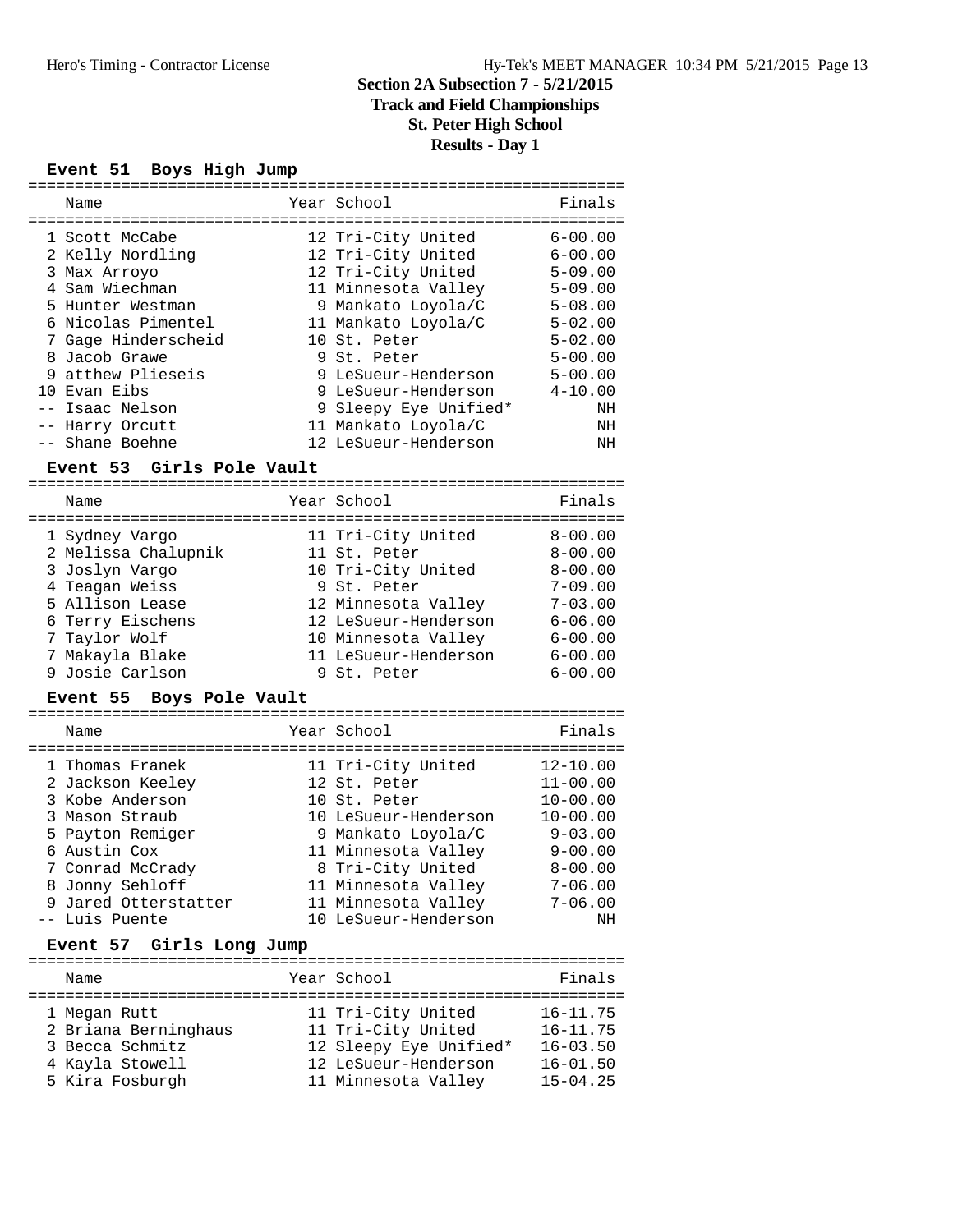**Track and Field Championships**

**St. Peter High School**

**Results - Day 1**

# **....Event 57 Girls Long Jump**

|  | 6 MEGAN PALMER         | $9 G-F-W$              | $14 - 10.75$ |
|--|------------------------|------------------------|--------------|
|  | 7 Xeanna Willaert      | 8 St. Peter            | $14 - 10.50$ |
|  | 8 STEPHANIE PALMER     | $12 G-F-W$             | $14 - 04.50$ |
|  | 9 Kim Scheffler        | 9 LeSueur-Henderson    | $14 - 04.00$ |
|  | 9 JENIFER WOODS        | $9 G-F-W$              | $14 - 03.00$ |
|  | 10 Maddie Rimstad      | 9 St. Peter            | $14 - 03.00$ |
|  | 12 Alexis Ewanga       | 8 LeSueur-Henderson    | $14 - 02.25$ |
|  | 13 Cassie Christian    | 10 Tri-City United     | $13 - 11.25$ |
|  | 14 Taylor Pelzel       | 11 Sleepy Eye Unified* | $13 - 06.00$ |
|  | 15 Xenia Loredo-Hollon | 10 St. Peter           | $13 - 02.00$ |
|  | 16 Martina Dietrichova | 0 Sleepy Eye Unified*  | $12 - 10.50$ |
|  | 17 Claire Plocher      | 9 Minnesota Valley     | $11 - 03.75$ |
|  | -- Alexa Pongratz      | 9 Mankato Loyola/C     | FOUL         |
|  |                        |                        |              |

#### **Event 59 Boys Long Jump**

|    | Name               | Year School            | Finals       |
|----|--------------------|------------------------|--------------|
|    |                    |                        |              |
| 1. | THOMAS WEIKLE      | $12 G-F-W$             | $20 - 04.75$ |
|    | 2 Alex Haas        | 12 LeSueur-Henderson   | $19 - 10.50$ |
|    | 3 Michael McCrady  | 11 Tri-City United     | $19 - 06.75$ |
|    | 4 Carter Rynda     | 11 Tri-City United     | $19 - 04.75$ |
|    | 5 Frank Turek      | 10 LeSueur-Henderson   | $18 - 09.00$ |
| 6  | MATT EVENSON       | $11 G-F-W$             | $18 - 08.50$ |
|    | 7 Hunter Westman   | 9 Mankato Loyola/C     | $18 - 07.25$ |
|    | 8 Nicolas Pimentel | 11 Mankato Loyola/C    | $18 - 04.75$ |
|    | 9 Jared Miller     | 9 LeSueur-Henderson    | $18 - 03.00$ |
|    | 10 Ruben Astorga   | 12 Sleepy Eye Unified* | $17 - 05.50$ |
|    | 11 MITCH SCHROEDER | $10 G-F-W$             | $17 - 02.00$ |
|    | 12 Kyle Buch       | 10 Minnesota Valley    | $16 - 07.75$ |
|    | 13 Justin Kotten   | 12 Sleepy Eye Unified* | $16 - 00.25$ |
|    | 14 Jade Reicks     | 8 St. Peter            | $15 - 09.25$ |
|    | 15 Jamison Buelke  | 12 Tri-City United     | $15 - 08.50$ |
|    | 16 Nathan Harlow   | 9 St. Peter            | $15 - 06.75$ |
|    | 17 Jacob Pulley    | 9 Sleepy Eye Unified*  | $14 - 10.50$ |
|    | 17 Trevor Gurrola  | 9 St. Peter            | $14 - 10.50$ |
|    | 19 Dominic Flunker | 10 Minnesota Valley    | $14 - 09.00$ |
|    | 20 Isaac Roufs     | 7 Minnesota Valley     | $13 - 10.50$ |

# **Event 61 Girls Triple Jump**

| Name                                                                                                                                       | Year School                                                                                                                               | Finals                                                                                                       |
|--------------------------------------------------------------------------------------------------------------------------------------------|-------------------------------------------------------------------------------------------------------------------------------------------|--------------------------------------------------------------------------------------------------------------|
| 1 Megan Rutt<br>2 Halla Dontje Lindell<br>3 Katie Schilling<br>4 Becca Schmitz<br>5 Marta Springer<br>6 Kaitlyn Roux<br>7 Cassie Christian | 11 Tri-City United<br>12 St. Peter<br>10 St. Peter<br>12 Sleepy Eye Unified*<br>12 St. Peter<br>10 Minnesota Valley<br>10 Tri-City United | $35 - 09.25$<br>$35 - 05.75$<br>$33 - 02.00$<br>$33 - 00.50$<br>$32 - 07.50$<br>$31 - 09.00$<br>$31 - 07.50$ |
| 8 Lydia Goblirsch<br>9 STEPHANIE PALMER<br>10 JENIFER WOODS<br>11 Faith Mumphrey                                                           | 10 Sleepy Eye Unified*<br>$12 G-F-W$<br>9 $G-F-W$<br>11 LeSueur-Henderson                                                                 | $30 - 06.50$<br>$30 - 05.25$<br>$30 - 02.00$<br>$29 - 08.00$                                                 |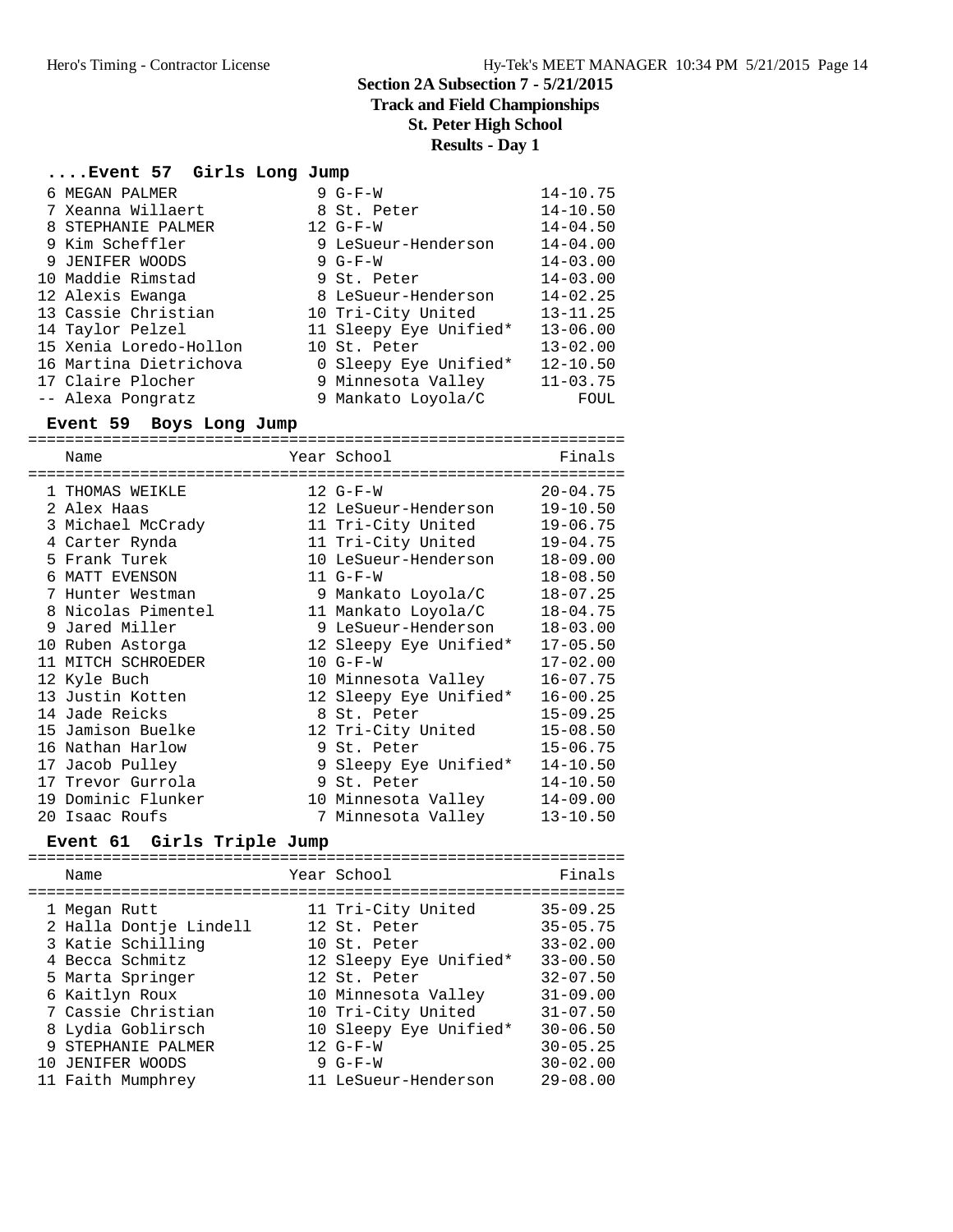# **Track and Field Championships**

**St. Peter High School**

# **Results - Day 1**

# **....Event 61 Girls Triple Jump**

| 12 Tiffany Bratsch        | 11 Tri-City United     | $29 - 04.75$ |
|---------------------------|------------------------|--------------|
| 13 Ouinn Hynes-Marquette  | 11 LeSueur-Henderson   | $29 - 02.50$ |
| 14 Kennedy Pelzel         | 12 Sleepy Eye Unified* | $28 - 11.75$ |
| Event 63 Boys Triple Jump |                        |              |
| Name                      | Year School            | Finals       |
| 1 Kelly Nordling          | 12 Tri-City United     | $42 - 04.50$ |
| 2 Scott McCabe            | 12 Tri-City United     | $39 - 10.25$ |

| 2 Scott McCabe     | 12 Tri-City United    | $39 - 10.25$ |
|--------------------|-----------------------|--------------|
| 3 Frank Turek      | 10 LeSueur-Henderson  | $39 - 07.25$ |
| 4 Hunter Westman   | 9 Mankato Loyola/C    | $38 - 11.50$ |
| 5 CLEMENS ZUMDICK  | $11 G-F-W$            | $38 - 09.25$ |
| 6 Silas Dose       | 11 Minnesota Valley   | $38 - 05.00$ |
| 7 TRISTAN SCHMIDT  | $12 G-F-W$            | $38 - 00.25$ |
| 8 Alex Chadwick    | 9 St. Peter           | $37 - 02.50$ |
| 9 Harry Orcutt     | 11 Mankato Loyola/C   | $36 - 08.00$ |
| 10 MITCH SCHROEDER | $10 G-F-W$            | $36 - 07.25$ |
| 11 Jake Schwartz   | 11 Tri-City United    | $35 - 10.00$ |
| 12 Kyle Fogal      | 8 St. Peter           | $34 - 06.75$ |
| 13 Jacob Grawe     | 9 St. Peter           | $34 - 02.00$ |
| 14 Carl Bumgarner  | 9 Minnesota Valley    | $32 - 05.00$ |
| 15 Ben Kroehler    | 11 LeSueur-Henderson  | $30 - 07.00$ |
| 16 Zach Schumacher | 9 Sleepy Eye Unified* | $30 - 02.00$ |
|                    |                       |              |

#### **Event 65 Girls Discus Throw**

|     | Name                       | Year School            | Finals     |
|-----|----------------------------|------------------------|------------|
|     | 1 Amber Brokl              | 12 Tri-City United     | $121 - 03$ |
| 2.  | Amanda Stutsman            | 10 LeSueur-Henderson   | $104 - 10$ |
|     | 3 Jordan Keeley            | 9 St. Peter            | $103 - 03$ |
|     | 4 Shaelynn Samora          | 9 LeSueur-Henderson    | $100 - 03$ |
|     | 5 Dana Bach                | 9 LeSueur-Henderson    | 86-11      |
|     | 6 Jessica Griebel          | 12 Minnesota Valley    | $85 - 10$  |
|     | 7 Tia Schott               | 9 St. Peter            | $84 - 04$  |
|     | 8 Sienna Wiebusch          | 9 St. Peter            | $77 - 07$  |
|     | 9 Michaela Wood            | 12 Tri-City United     | $74 - 11$  |
| 1 Q | BRIANNA AHLBRECHT          | $9 G-F-W$              | $69 - 07$  |
|     | 11 Chantel Weber           | 8 Mankato Loyola/C     | $64 - 07$  |
|     | 12 MADDY ELDER             | $9 G-F-W$              | $62 - 08$  |
| 13  | MADDY REGNER               | $9 G-F-W$              | $62 - 02$  |
|     | 14 Gabby Vetter            | 9 Mankato Loyola/C     | $59 - 10$  |
|     | 15 Mckenzie Cselovski      | 9 Sleepy Eye Unified*  | $59 - 07$  |
|     | 16 Taylor Wolf             | 10 Minnesota Valley    | $57 - 04$  |
|     | 17 Ana Leyva               | 12 Sleepy Eye Unified* | $47 - 10$  |
|     | 18 Harley Braun            | 11 Sleepy Eye Unified* | $44 - 02$  |
|     | 19 Sarah Schwartz          | 9 Minnesota Valley     | $43 - 11$  |
|     | Event 67 Boys Discus Throw |                        |            |
|     | Name                       | Year School            | Finals     |
|     |                            |                        |            |

1 DAN TIMM 12 G-F-W 146-07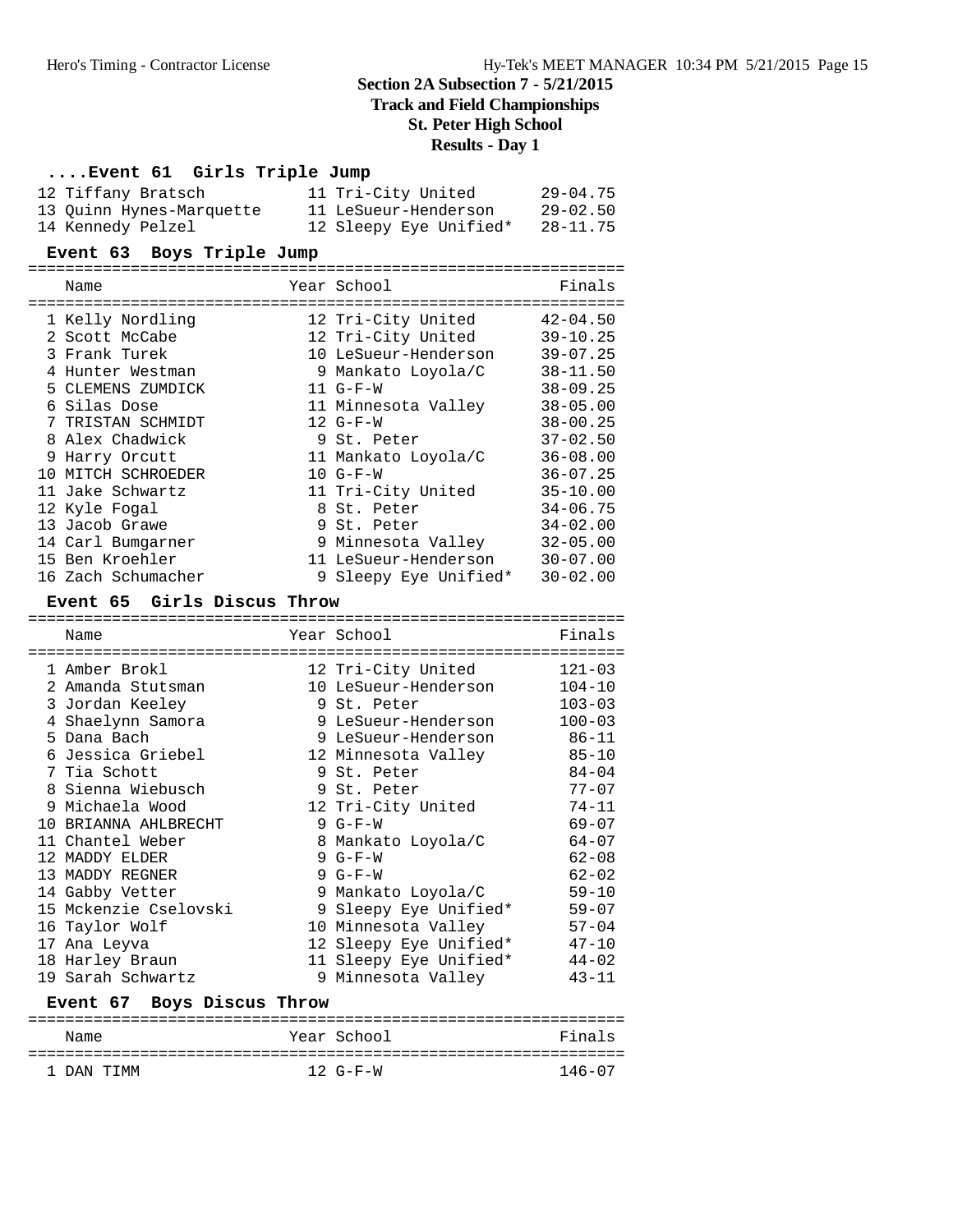# **Track and Field Championships**

**St. Peter High School**

#### **Results - Day 1**

# **....Event 67 Boys Discus Throw**

| 2 Noah Weiers      | 12 LeSueur-Henderson  | $125 - 07$ |
|--------------------|-----------------------|------------|
| 3 Blake Guth       | 11 Minnesota Valley   | $124 - 11$ |
| 4 Erik Blaschko    | 11 Tri-City United    | $120 - 10$ |
| 5 Frank Turek      | 10 LeSueur-Henderson  | $117 - 06$ |
| 6 CASEY WERSAL     | $10 G-F-W$            | $114 - 09$ |
| 7 Seth Kroells     | 12 Minnesota Valley   | $113 - 03$ |
| 8 Matt Archer      | 12 Mankato Loyola/C   | $112 - 10$ |
| 9 David Koenig     | 12 LeSueur-Henderson  | $112 - 02$ |
| 10 TANNER WIETHOFF | $12 G-F-W$            | $108 - 03$ |
| 11 Brady Hanson    | 11 St. Peter          | $107 - 03$ |
| 12 Billy Odenthal  | 10 Tri-City United    | $96 - 11$  |
| 13 Cahlin Clow     | 9 Mankato Loyola/C    | $95 - 08$  |
| 14 Josh Ramirez    | 10 Tri-City United    | $91 - 02$  |
| 15 Dylan Borchert  | 10 Minnesota Valley   | $83 - 01$  |
| 16 Jordan Moore    | 11 Mankato Loyola/C   | $76 - 06$  |
| 17 Ben Eide        | 9 St. Peter           | $62 - 02$  |
| 18 Isaac Johnson   | 7 Sleepy Eye Unified* | $56 - 03$  |

# **Event 100 Boys Discus Throw Wheelchair**

| Name       | Year School | Finals    |  |  |  |
|------------|-------------|-----------|--|--|--|
| 1 Ben Bode | 8 St. Peter | $17 - 04$ |  |  |  |

|                                                        | Event 69 Girls Shot Put   |  |                        |              |  |  |  |
|--------------------------------------------------------|---------------------------|--|------------------------|--------------|--|--|--|
|                                                        | Name                      |  | Year School            | Finals       |  |  |  |
|                                                        | 1 Amber Brokl             |  | 12 Tri-City United     | $36 - 03.00$ |  |  |  |
|                                                        | 2 Michaela Wood           |  | 12 Tri-City United     | $35 - 04.00$ |  |  |  |
|                                                        | 3 Ashley Beseke           |  | 12 LeSueur-Henderson   | $32 - 02.00$ |  |  |  |
|                                                        | 4 Dana Bach               |  | 9 LeSueur-Henderson    | $31 - 01.00$ |  |  |  |
|                                                        | 5 Amy Den Herder          |  | 11 Mankato Loyola/C    | $29 - 04.00$ |  |  |  |
|                                                        | 6 Marissa Milless         |  | 10 LeSueur-Henderson   | $29 - 01.00$ |  |  |  |
|                                                        | 7 Jordan Keeley           |  | 9 St. Peter            | $28 - 11.00$ |  |  |  |
|                                                        | 8 Maggie Trnka            |  | 8 Tri-City United      | $28 - 00.00$ |  |  |  |
|                                                        | 9 Tia Schott              |  | 9 St. Peter            | $27 - 04.00$ |  |  |  |
|                                                        | 10 Mckenzie Cselovski     |  | 9 Sleepy Eye Unified*  | $27 - 02.00$ |  |  |  |
|                                                        | 11 Emily Annexstad        |  | 11 St. Peter           | $25 - 05.00$ |  |  |  |
|                                                        | 12 BRIANNA AHLBRECHT      |  | $9 G-F-W$              | $25 - 02.00$ |  |  |  |
|                                                        | 13 MADDY ELDER            |  | $9 G-F-W$              | $24 - 10.00$ |  |  |  |
|                                                        | 14 Claire Plocher         |  | 9 Minnesota Valley     | $24 - 02.00$ |  |  |  |
|                                                        | 15 Taylor Wolf            |  | 10 Minnesota Valley    | $21 - 09.00$ |  |  |  |
|                                                        | 16 MADDY REGNER           |  | $9 G-F-W$              | $20 - 10.00$ |  |  |  |
|                                                        | 17 Harley Braun           |  | 11 Sleepy Eye Unified* | $19 - 05.00$ |  |  |  |
|                                                        | 18 Sarah Schwartz         |  | 9 Minnesota Valley     | $19 - 05.00$ |  |  |  |
| $18 - 06.00$<br>12 Sleepy Eye Unified*<br>19 Ana Leyva |                           |  |                        |              |  |  |  |
|                                                        | Boys Shot Put<br>Event 71 |  |                        |              |  |  |  |

| Name             | Year School          | Finals       |
|------------------|----------------------|--------------|
| 1 DAN TIMM       | $12 G-F-W$           | $49 - 11.00$ |
| 2 Joe Abrahamson | 12 LeSueur-Henderson | $45 - 10.00$ |